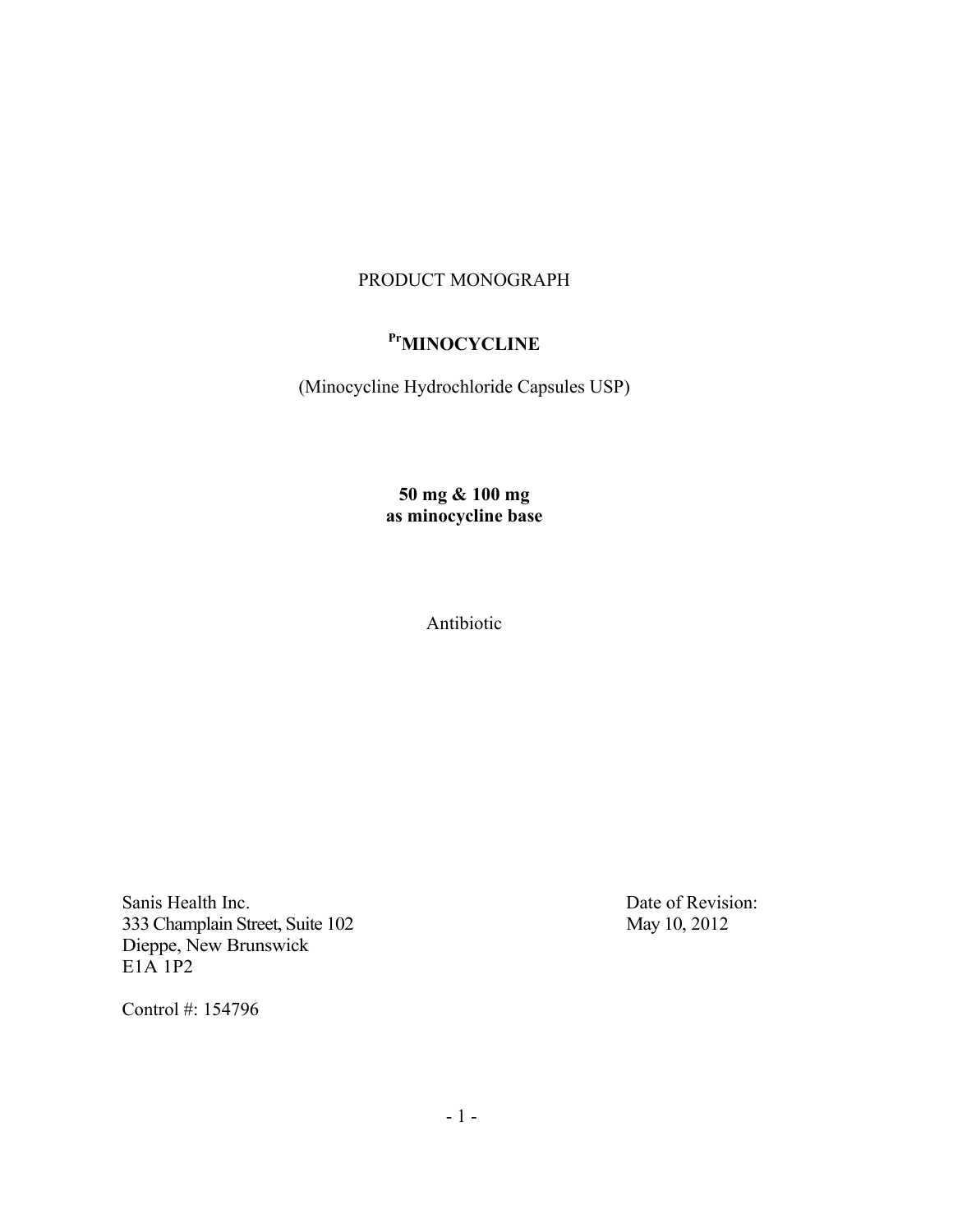#### **COMPLETE PRESCRIBING INFORMATION**

#### **PRODUCT MONOGRAPH**

## **PrMINOCYCLINE**

(Minocycline Hydrochloride Capsules, USP)

### **THERAPEUTIC CLASSIFICATION Antibiotic**

#### **ACTION**

MINOCYCLINE is a tetracycline with antibacterial activity against some Gram-negative and Gram-positive organisms. The action of MINOCYCLINE is primarily bacteriostatic and it is thought to exert its antimicrobial effect by the inhibition of protein synthesis. The bioavailability study was performed on healthy volunteers using MINOCYCLINE 100 mg capsules. The rate and extent of absorption of Minocycline Hydrochloride after a single dose of 100 mg MINOCYCLINE and the marketed brand was measured and compared. The pharmacokinetic data are presented in the table below: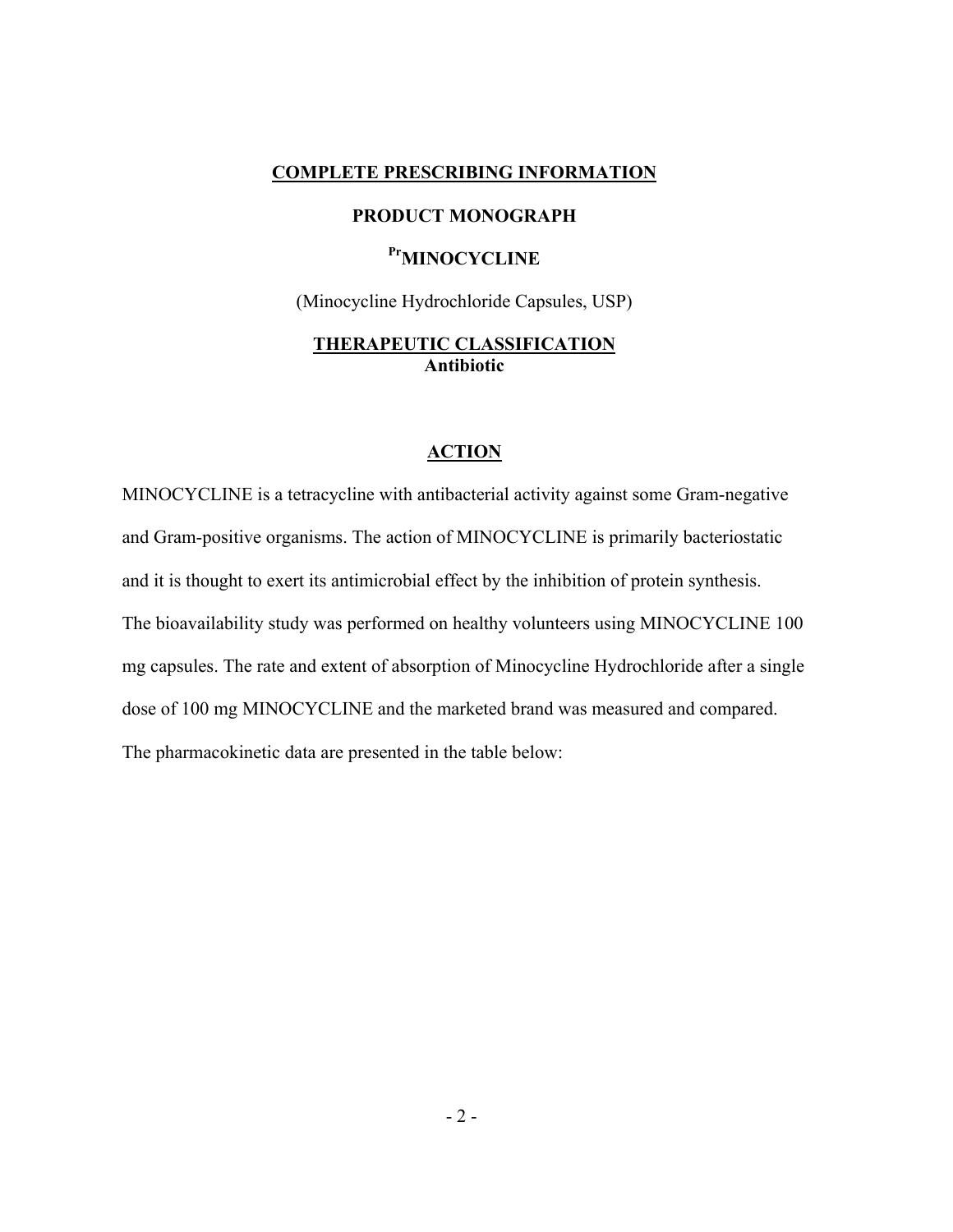#### Geometric Mean Arithmetic Mean (C.V. %)

| <b>PARAMETER</b>              | <b>MINOCYCLINE</b>  | <b>MINOCIN®</b>            | <b>RATIO OF MEANS</b> |
|-------------------------------|---------------------|----------------------------|-----------------------|
|                               | 100 mg capsules     | 100 mg capsules            | $\frac{0}{0}$         |
|                               | (Sanis Health Inc.) | (Lederle Cyanamid, Canada) |                       |
| $AUC_{0-t}$ (ng hr/mL)        | 10013.46            | 10274.29                   | $97.5\%$ $(97.6\%)**$ |
|                               | 10290.9 (22.4%)     | 10541.2 (23.0 %)           | $97.6\%$              |
| $AUC_{\text{inf}}$ (ng hr/mL) | 12050.56            | 10274.29                   | $97.6\% (97.7\%)**$   |
|                               | 12292.1 (19.9 %)    | 10541.2 (23.0 %)           | $97.6\%$              |
| $C_{\text{max}}$<br>(ng/mL)   | 698.06              | 737.61                     | 94.6% (94.7%)**       |
|                               | 711.66 (19.6 %)     | 745.30 (14.6 %)            | $95.5\%$              |
| $T_{\text{max}}$ *<br>(h)     | $1.729(47.5\%)$     | 1.901 (43.4 $\%$ )         | N/A                   |
| $T_{\frac{1}{2}}$ *<br>(h)    | 14.70 (19.8 $\%$ )  | $15.00(17.4\%)$            | N/A                   |

\* for Tmax and T½ arithmetic mean (C.V. %) are presented.

\*\*the potency corrected ratio of means of the test product

## **INDICATIONS AND CLINICAL USE**

MINOCYCLINE (minocycline hydrochloride) may be indicated for the treatment of the

following infections due to susceptible strains of the designated organisms:

Gall bladder infections caused by *Escherichia coli.*

Urinary tract infections: cystitis, gonorrhea, pyelonephritis caused by *Escherichia coli,*

*Proteus* species*, Klebsiella* species*, Enterobacter aerogenes, Neisseria gonorrhea*.

When penicillin is contraindicated, MINOCYCLINE may be employed as an alternative drug in the treatment of anal and pharyngeal gonorrhea and syphilis.

Skin and soft tissue infections: abscess, cellulitis, furunculosis, impetigo and pyoderma caused by: *Staphylococcus epidermidis, Staphylococcus aureus, Streptococcus pyogenes,*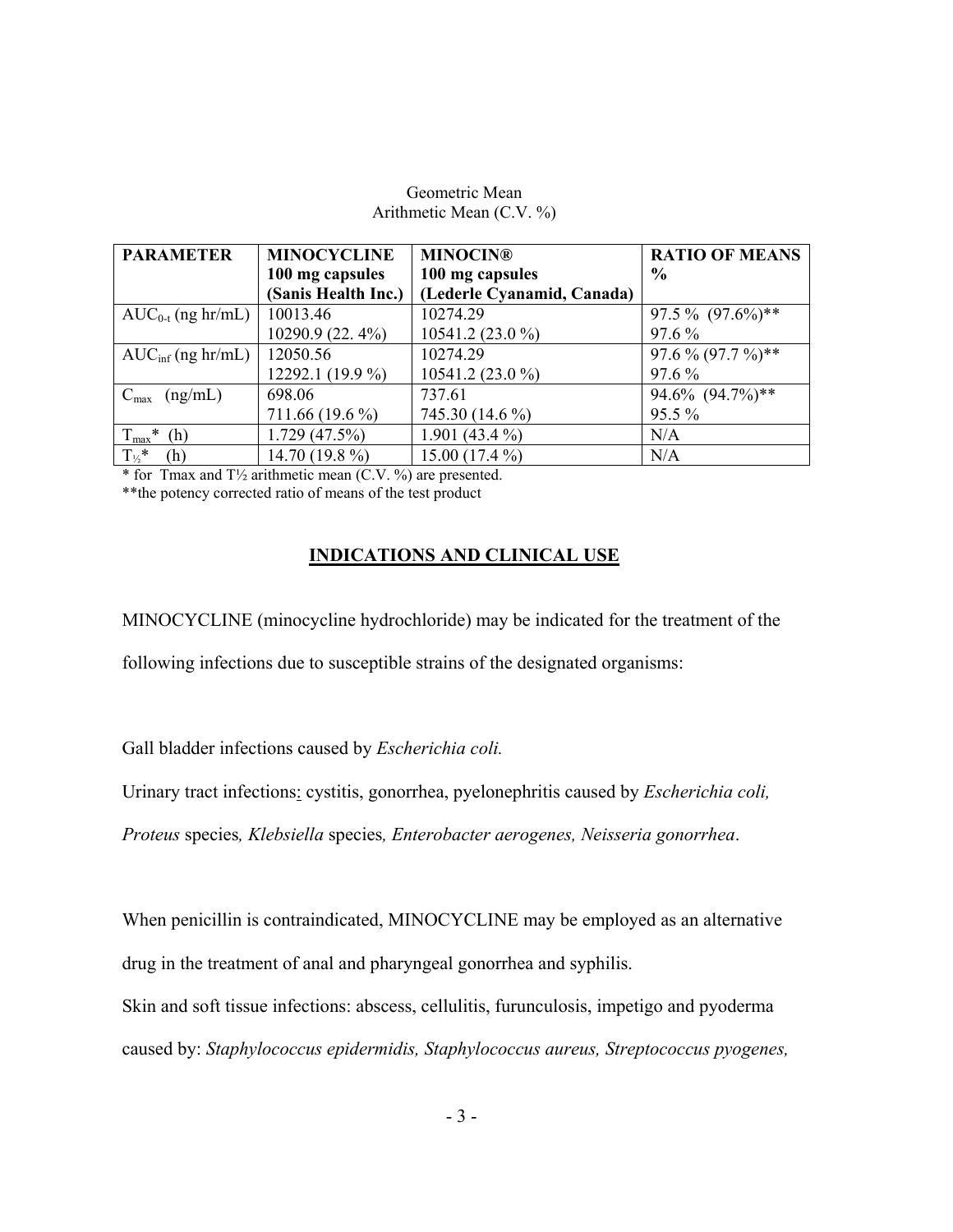*Proteus* species*, Escherichia coli*. Although tetracyclines are not the drugs of choice in any staphylococcal or streptococcal infection, MINOCYCLINE could be useful in circumstances where these organisms are shown to be resistant to other agents but sensitive to MINOCYCLINE. Bacterial evaluation of clinical cases involving proteus suggests a relatively lower success rate may be expected where these organisms are concerned.

Respiratory tract infections: bronchitis, pharyngitis, pneumonia, bronchopneumonia, sinusitis and tonsillitis caused by: *Haemophilus influenzae, Klebsiella* species*, Enterobacter* species*.* Tetracyclines should not be prescribed for acute throat infections.

#### **CONTRAINDICATIONS**

History of hypersensitivity to Minocycline Hydrochloride or any other tetracycline.

#### **WARNINGS**

Rarely, anaphylactic/anaphylactoid reactions including shock and fatalities have been associated with the administration of minocycline hydrochloride.

#### **Gastrointestinal**

#### **Clostridium difficile-associated disease**

Clostridium difficile-associated disease (CDAD) has been reported with the use of many antibacterial agents, including minocycline (see ADVERSE REACTIONS). CDAD may range in severity from mild diarrhea to fatal colitis. It is important to consider this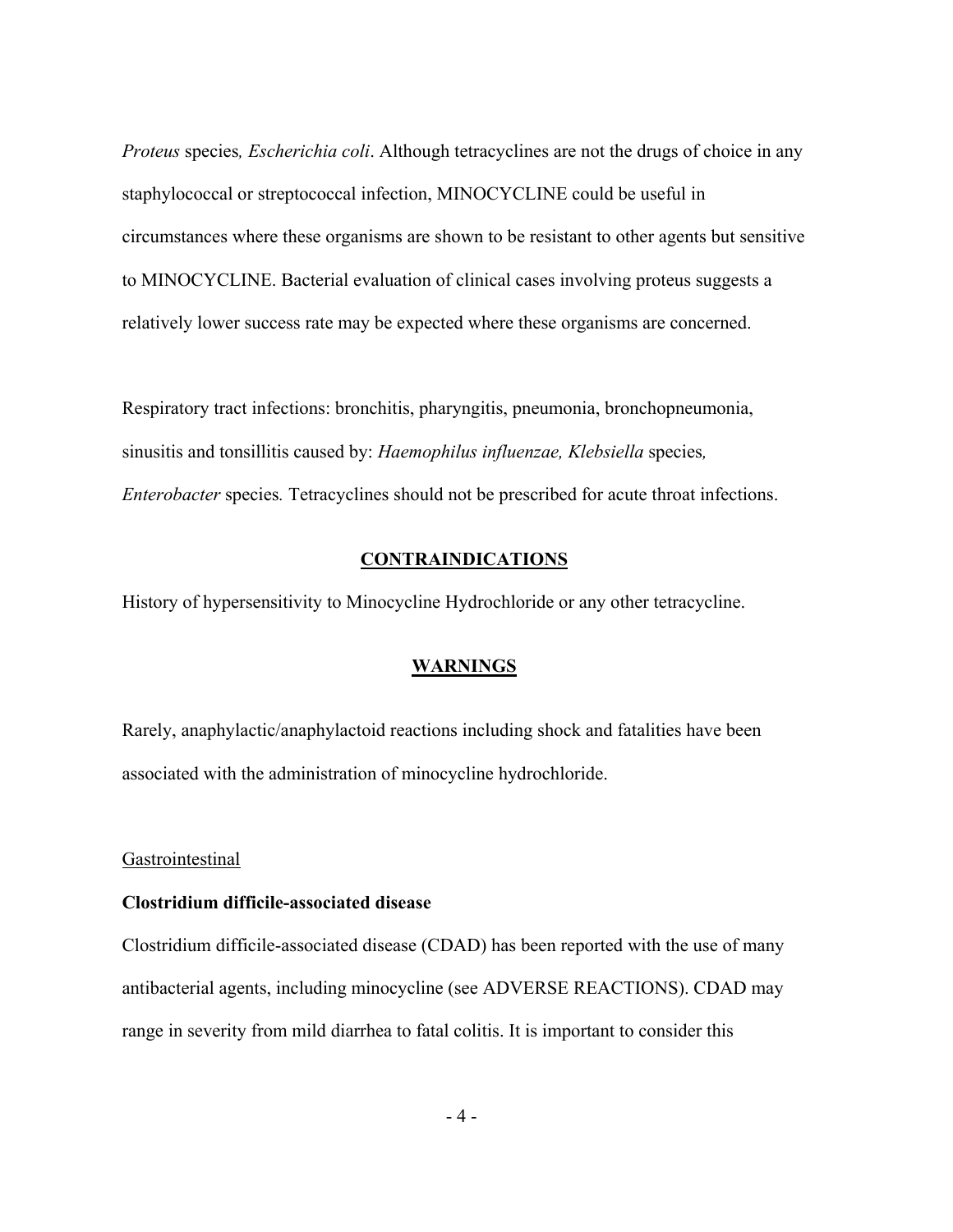diagnosis in patients who present with diarrhea or symptoms of colitis, pseudomembranous colitis, toxic megacolon, or perforation of the colon subsequent to the administration of any antibacterial agent. CDAD has been reported to occur more than 2 months after the administration of antibacterial agents.

Treatment with antibacterial agents may alter the normal flora of the colon and may permit overgrowth of *Clostridium difficile. C. difficile* produces toxins A and B, which contribute to the development of CDAD. CDAD may cause significant morbidity and mortality. CDAD can be refractory, to antimicrobial therapy.

If the diagnosis of CDAD is suspected or confirmed, appropriate therapeutic measures should be initiated. Mild cases of CDAD usually respond to discontinuation of antibacterial agents not directed against *Clostridium difficile*. In moderate to severe cases, consideration should be given to management with fluids and electrolytes, protein supplementation, and treatment with an antibacterial agent clinically effective against *Clostridium difficile*. Surgical evaluation should be instituted as clinically indicated since surgical intervention may be required in certain severe cases.

#### Newborns, Infants and Children:

The use of tetracyclines, including Minocycline Hydrochloride during tooth development (last half of pregnancy, infancy and childhood under the age of thirteen years) has been

-5-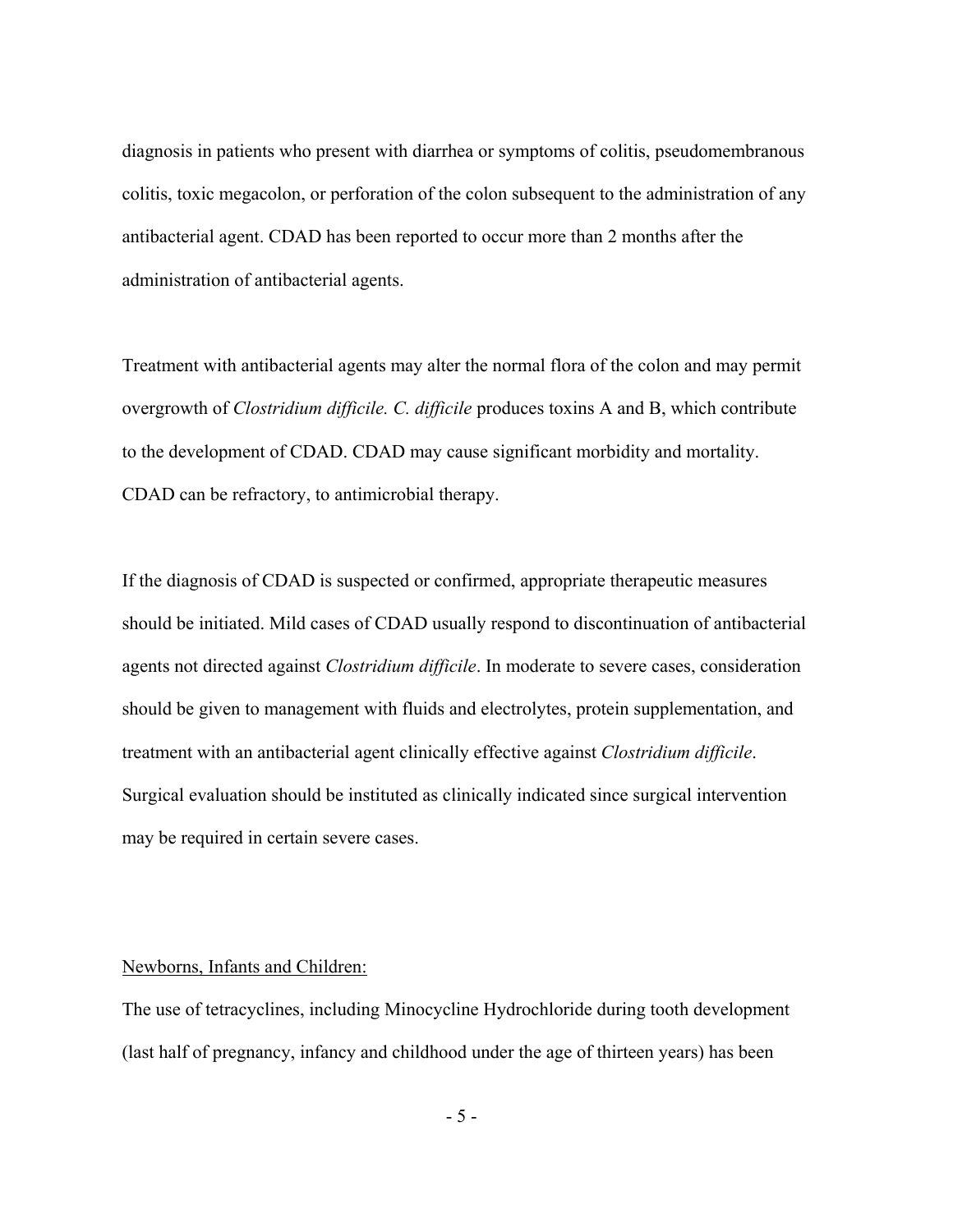shown to cause permanent tooth discolouration (yellow-grey-brown). This is more common during long-term use, but has been observed following short-term courses. Enamel hypoplasia has also been reported. All tetracyclines including Minocycline Hydrochloride, administered during the last trimester form a stable calcium complex throughout the human fetal skeleton. A decrease in the fibula growth rate has been observed in premature human infants given oral tetracycline in doses of 25 mg/kg every 6 hours. This appeared to be reversible when the drug was discontinued. Minocycline should not be used in such patients unless other drugs are ineffective or are contraindicated.

Congenital anomalies including limb reductions have been reported in post-marketing experience.

#### Pregnancy and Lactation:

Tetracyclines, including Minocycline Hydrochloride, are not recommended during pregnancy and lactation because of possible adverse effects on developing bones and teeth of the fetus and neonate. Results of animal studies indicate that tetracyclines cross the placenta, are found in fetal tissues and can have toxic effects on the developing fetus (often related to retardation of skeletal development). If Minocycline Hydrochloride is used during pregnancy or if the patient becomes pregnant while taking this drug, the patient should be apprised of the potential hazard to the fetus.

-6-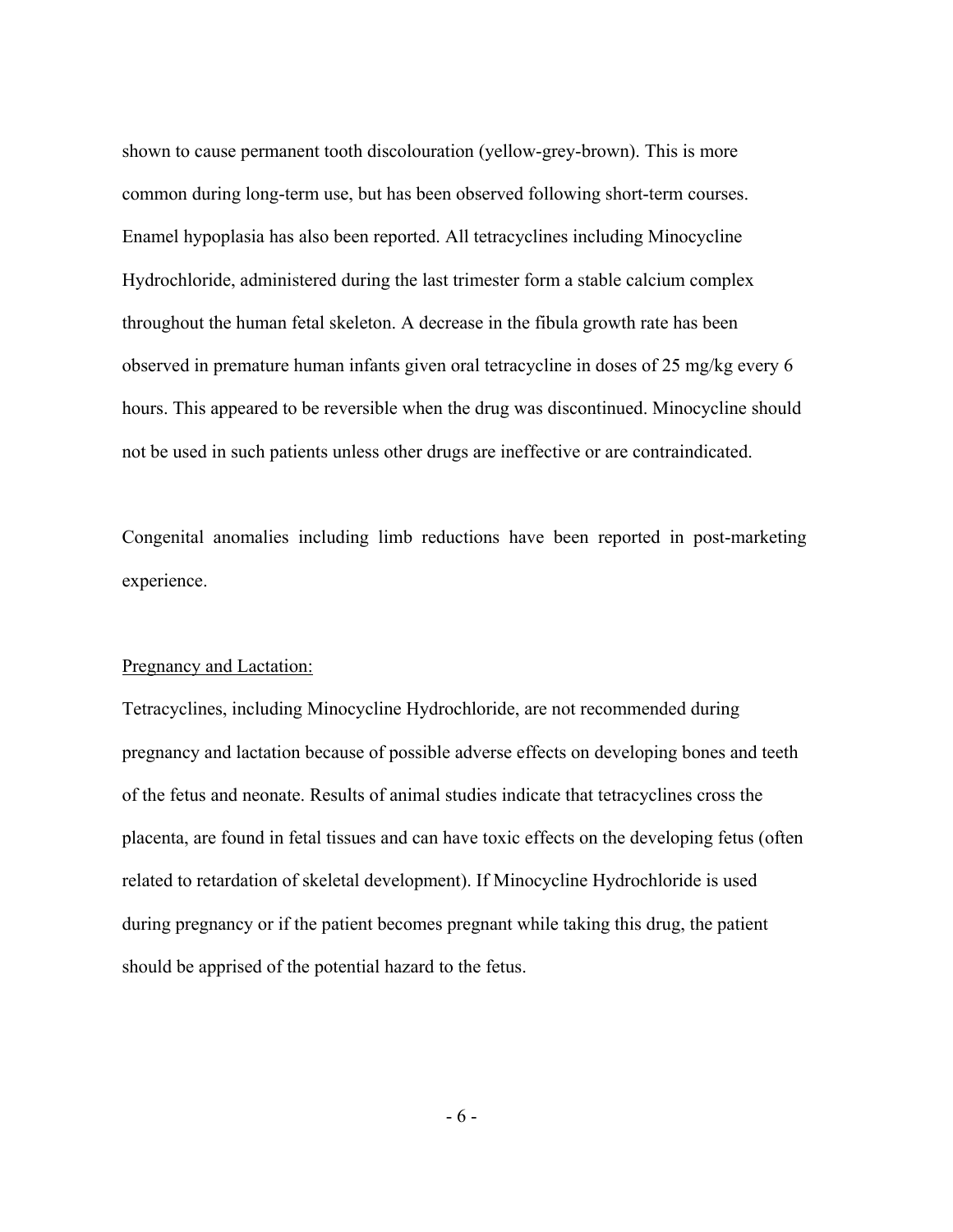Evidence of embryotoxicity has also been noted in animals treated early in pregnancy. The safety of Minocycline Hydrochloride for use during pregnancy has not been established.

Tetracyclines, including Minocycline Hydrochloride, are excreted in the milk of lactating women; therefore, a decision should be made whether to discontinue breast-feeding or to discontinue minocycline.

It is advisable to avoid giving Minocycline Hydrochloride in conjunction with penicillin since some bacteriostatic drugs may interfere with the bactericidal action of penicillin.

Minocycline Hydrochloride should not be used for the treatment of streptococcal diseases unless the organism is demonstrated to be sensitive, since most streptococci have been found to be resistant to tetracycline drugs. If it is deemed necessary that infection due to Group A beta-hemolytic streptococci be treated with Minocycline Hydrochloride, then such treatment should be continued for at least ten days.

In the presence of significant renal impairment, usual oral doses may lead to excessive systemic accumulations of Minocycline Hydrochloride and possible liver toxicity. Under such conditions, lower than usual doses may be indicated. After initial therapy, and if therapy is prolonged, serum level determinations of the drug are advisable.

-7-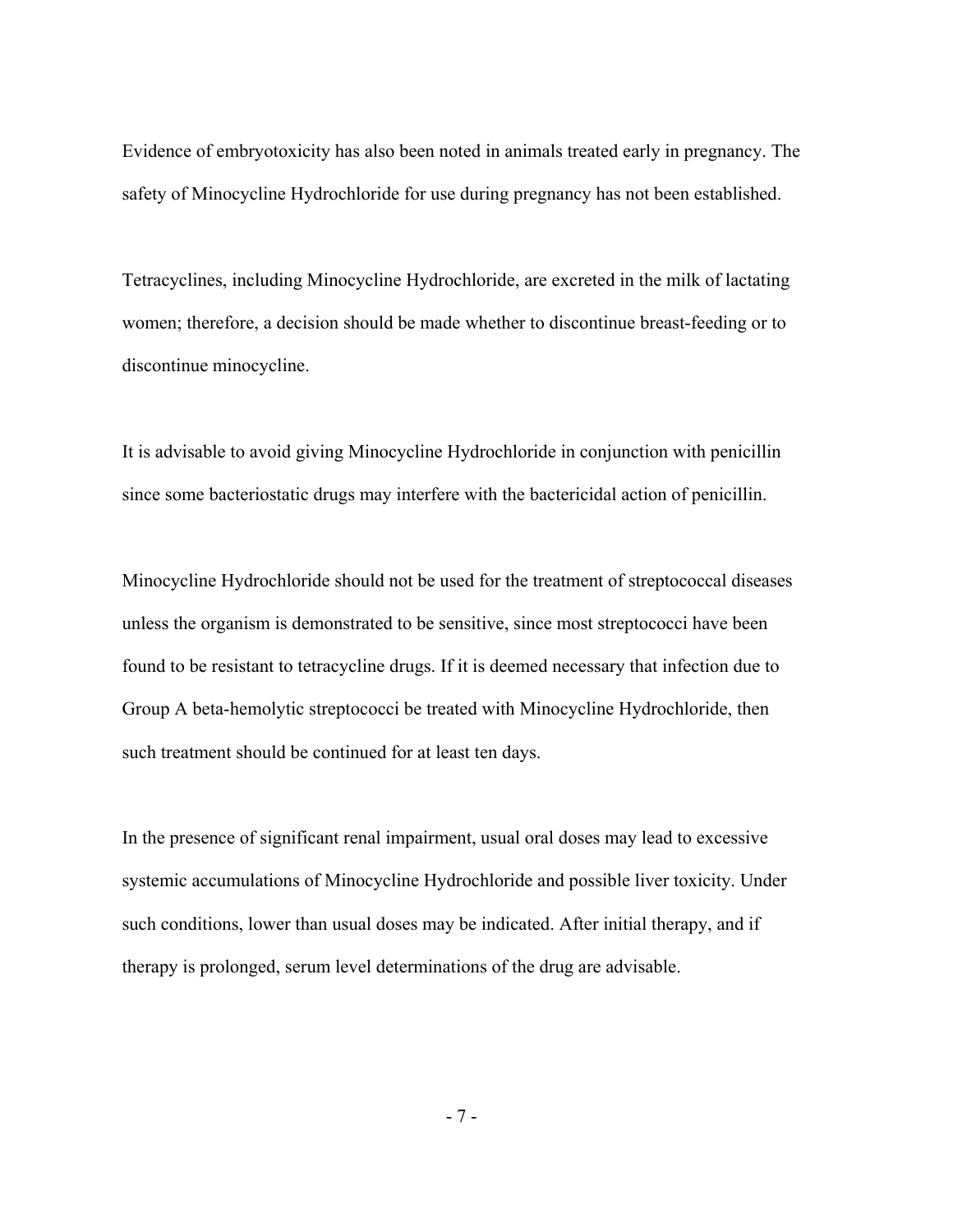The anti-anabolic action of tetracyclines can also produce dose-related increases in BUN, consequently, in patients with significant renal impairment, elevated serum Minocycline Hydrochloride levels can lead to azotemia, hypophosphatemia and acidosis.

Renal failure, including interstitial nephritis, has been reported rarely.

Minocycline Hydrochloride is capable of aggravating the symptoms associated with lupus erythematosus. Therefore, caution should be taken when administering the drug to patients with this disease.

Minocycline Hydrochloride has been shown to depress plasma prothrombin activity. Therefore, patients who are on anticoagulant therapy should be monitored regularly and may require downward adjustment of their anticoagulant dosage. Interference with vitamin K synthesis by micro-organisms in the gut has been reported.

Cross-sensitization among the various tetracyclines is extremely common.

Pigmentation of skin, thyroid, bone and teeth have been reported occasionally in persons receiving Minocycline Hydrochloride usually for extended periods of time. The pigmentation may be irreversible.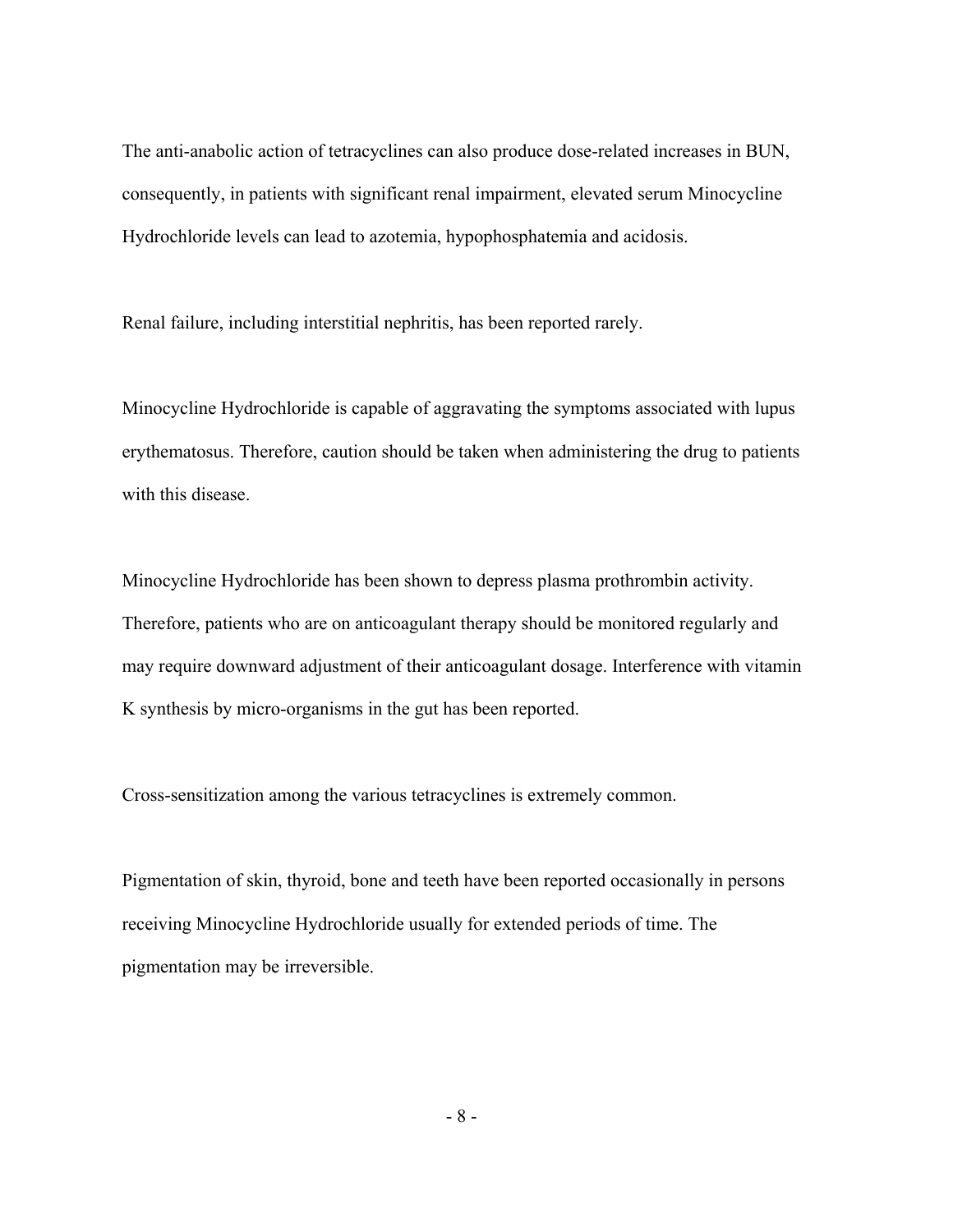Reduced efficacy and increased incidence of breakthrough bleeding has been suggested with concomitant use of tetracycline and oral contraceptive preparations.

#### **PRECAUTIONS**

The administration of MINOCYCLINE to children under 13 years of age is not recommended.

Very rare, serious events have occurred with minocycline hydrochloride including Stevens-Johnson Syndrome and toxic epidermal necrolysis. Minocycline Hydrochloride should be discontinued if either of these serious skin reactions is suspected.

Bulging fontanelles have been reported in young infants following full therapeutic dosage of tetracyclines including Minocycline Hydrochloride. Pseudotumor cerebri (benign intracranial hypertension) has been reported in adults. (See Adverse Reactions section). The usual clinical manifestations are headache and blurred vision. While both of these conditions and related symptoms usually resolve after discontinuation of the tetracycline, the possibility of permanent sequelae exists.

Patients should be warned to avoid exposure to direct sunlight and/or ultraviolet light while under treatment with Minocycline Hydrochloride or other tetracycline drugs, and treatment should be discontinued at the first evidence of skin erythema or discomfort.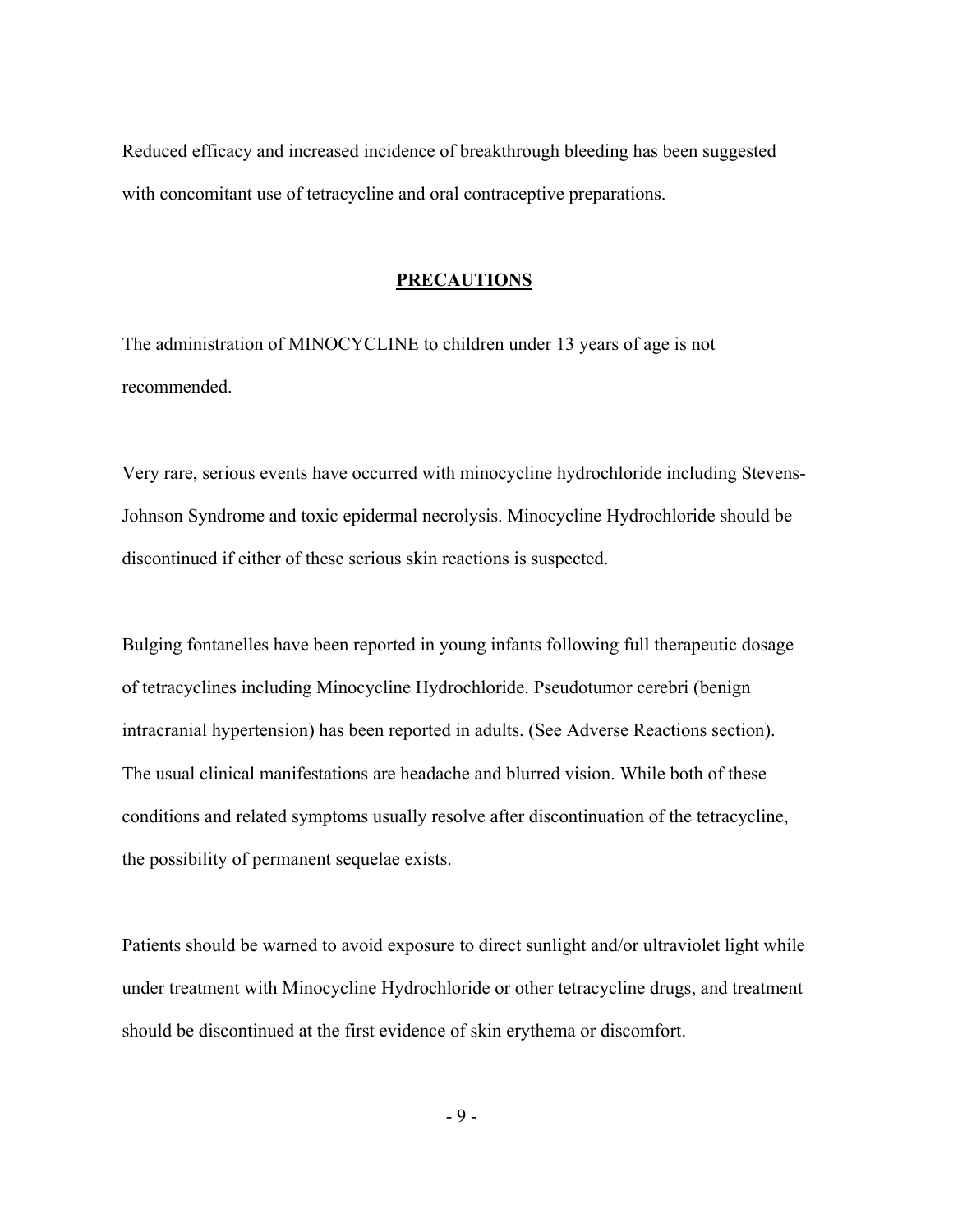Photosensitivity manifested by an exaggerated sunburn reaction has been observed in some individuals taking tetracyclines. Studies to date indicate that photosensitivity is rarely reported with Minocycline Hydrochloride.

Patients treated with Minocycline Hydrochloride may suffer from headaches, lightheadedness, dizziness or vertigo. Decreased hearing has been rarely reported in patients on minocycline hydrochloride. Administration of Minocycline Hydrochloride in excess of the recommended dosage can increase the frequency and severity of these CNS symptoms. Patients should be cautioned about driving vehicles or using hazardous machinery while on Minocycline Hydrochloride therapy. These symptoms may disappear during therapy and usually disappear rapidly when the drug is discontinued.

As with other antibiotics, Minocycline Hydrochloride therapy may result in overgrowth of non-susceptible organisms (including fungi). If super infection occurs, Minocycline Hydrochloride should be discontinued and appropriate therapy instituted.

The development of cross-resistance to many antibiotics can develop rapidly in several species of micro-organisms. The clinician should bear this in mind if therapy with MINOCYCLINE is not achieving expected results.

The frequency of resistance to MINOCYCLINE in hemolytic streptococci is highest in strains from infections of the ear, wounds and skin. Culture and sensitivity studies should

 $-10-$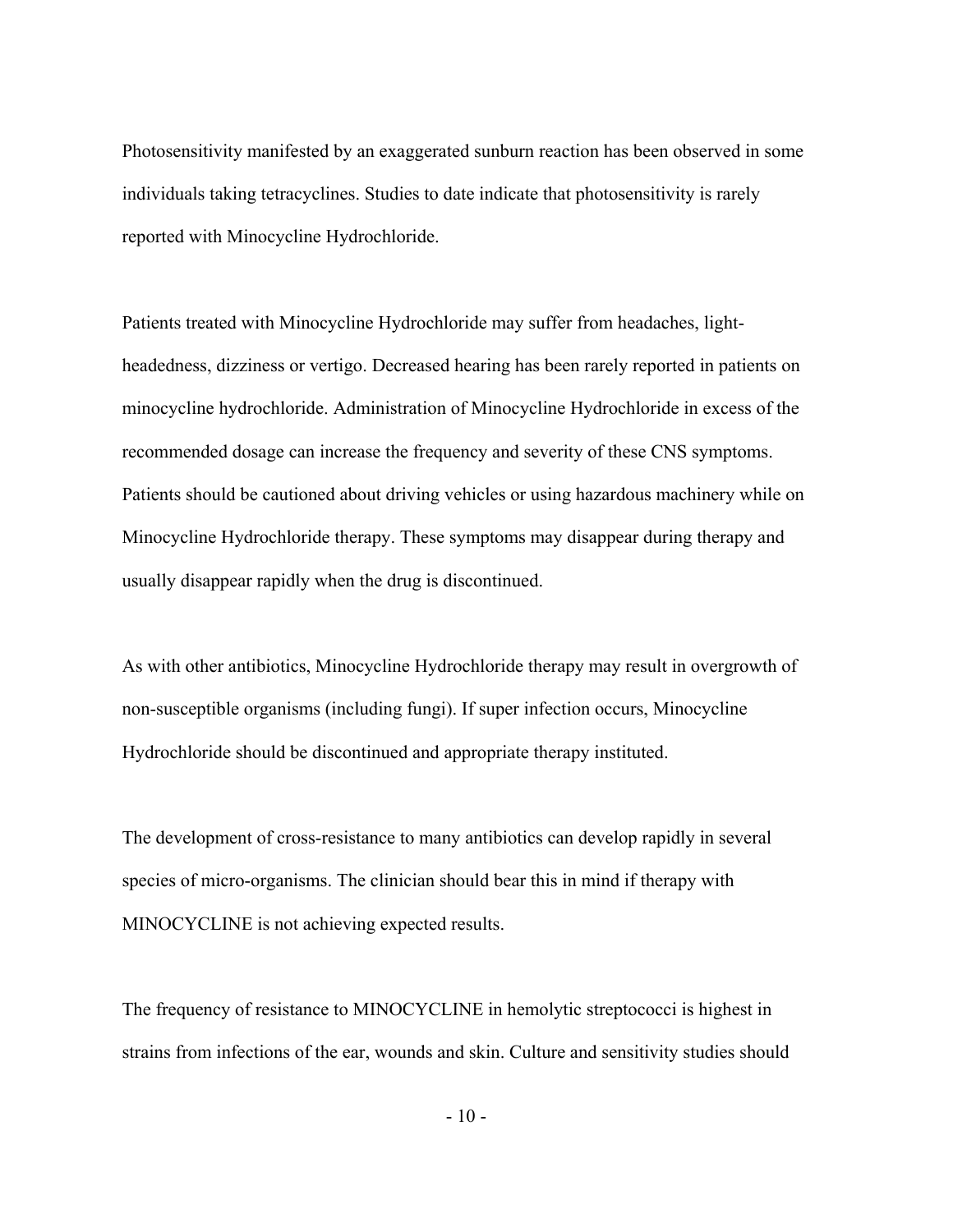be performed whenever feasible and routinely in suspected streptococcal infections. Since sensitivity reactions are more likely to occur in persons with a history of allergy, asthma, hay fever, or urticaria, MINOCYCLINE should be used with caution in such individuals.

Before treating patients with gonorrhea, a darkfield examination should be made from any lesion suggestive of concurrent syphilis. Serological tests for syphilis should be repeated monthly for at least 4 months.

Hepatotoxicity has been reported with Minocycline Hydrochloride; therefore, Minocycline Hydrochloride should be used with caution in patients with hepatic dysfunction and in conjunction with alcohol or other hepatotoxic drugs.

Periodic laboratory evaluation of organ systems including haematopoietic, renal and hepatic studies, should be performed.

Minocycline Hydrochloride has been shown to depress plasma prothrombin activity. Therefore, patients who are on anticoagulant therapy should be monitored regularly and may require downward adjustment of their anticoagulant dosage. Interference with vitamin K synthesis by micro-organisms in the gut has been reported.

Antacids containing aluminum, calcium or magnesium and oral iron preparations impair absorption and should not be given to patients taking oral Minocycline Hydrochloride.

- 11 -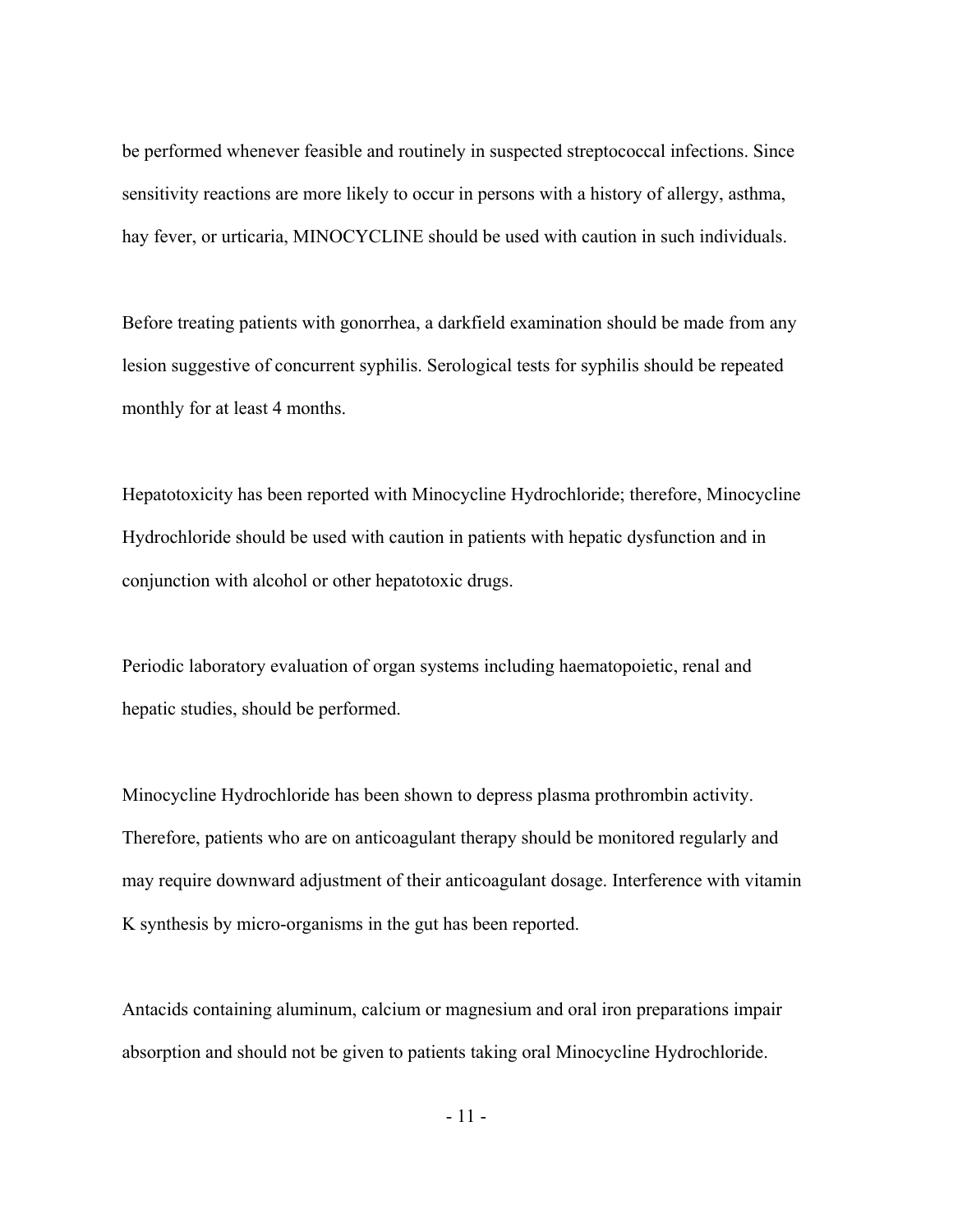Food and/or milk reduce the absorption of tetracycline. Minocycline Hydrochloride is not affected to the same extent.

In a study by Leyden, the absorption of a single 100 mg dose of minocycline was inhibited by the ingestion of solid food by 13% (as measured by a reduction in mean serum concentration), and the absorption of a single 250 mg dose of tetracycline was inhibited by 46% when that antibiotic was administered with solid food. When administered with milk, the mean serum concentration of minocycline was reduced by 27% and that of tetracycline, by 65%. The clinical significance of such declines in serum levels is not known.

The concurrent use of tetracyclines with oral contraceptives may render oral contraceptives less effective.

Administration of isotretinoin or other systemic retinoids or retinol should be avoided shortly before, during, and shortly after minocycline therapy. Each of these agents used alone has been associated with pseudotumor cerebri.

Increased risk of ergotism when ergot alkaloids or their derivatives are given with tetracyclines.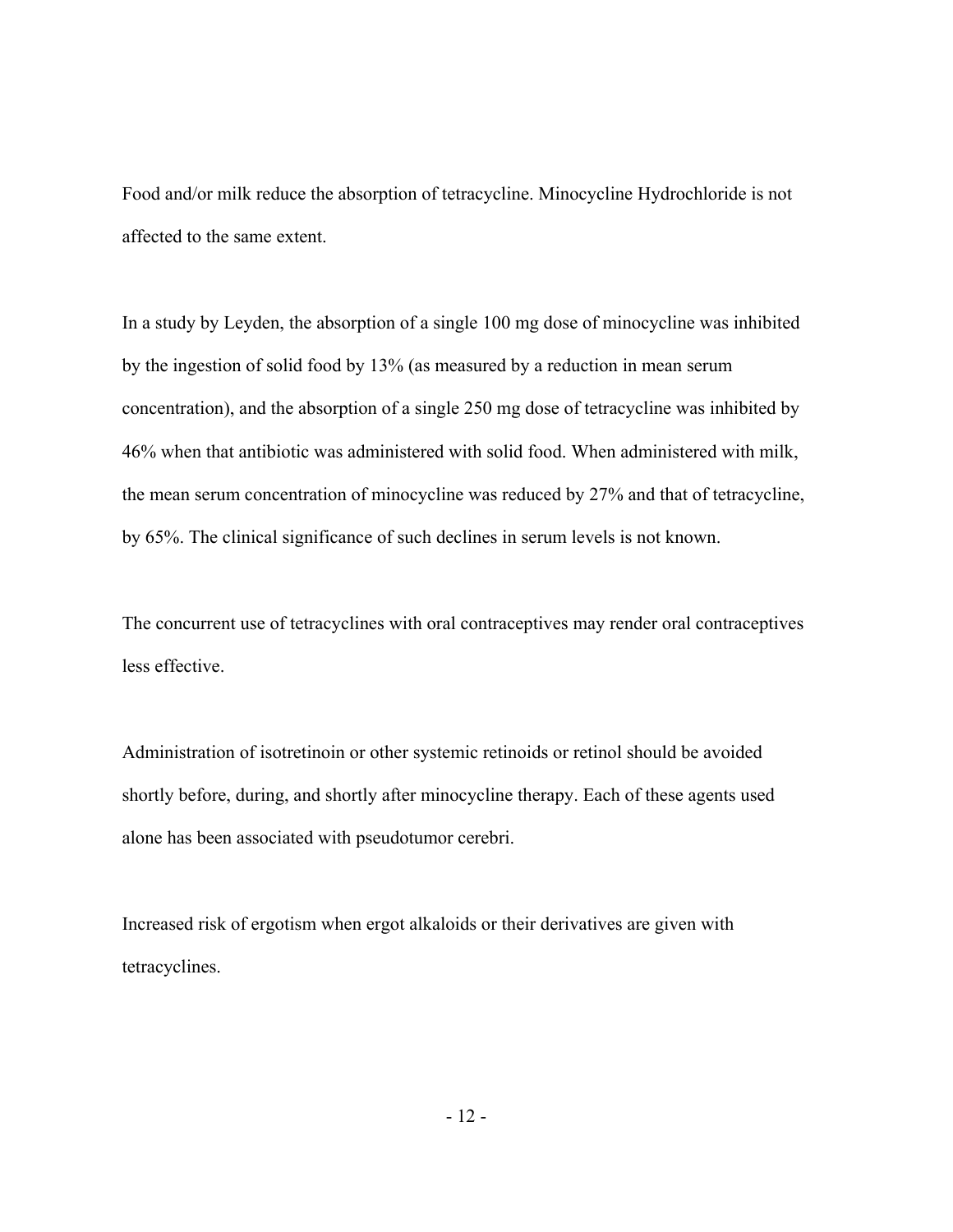The following syndromes have been reported. In some cases involving these syndromes, death has been reported. As with other serious adverse reactions, if any of these syndromes are recognized, the drug should be discontinued immediately:

- Hypersensitivity syndrome consisting of cutaneous reaction (such as rash or exfoliative dermatitis), eosinophilia, and one or more of the following: hepatitis, pneumonitis, nephritis, myocarditis, pericarditis. Fever and lymphadenopathy may be present.
- Lupus-like syndrome consisting of positive antinuclear antibody; arthralgia, arthritis, joint stiffness, or joint swelling; and one or more of the following: fever, myalgia, hepatitis, rash, vasculitis.
- Serum sickness-like syndrome consisting of fever; urticaria or rash; and arthralgia, arthritis, joint stiffness, or joint swelling. Eosinophilia may be present.

#### **ADVERSE REACTIONS**

The following adverse reactions have been reported with the tetracycline analogues including Minocycline Hydrochloride:

(a) Central Nervous System: increased intracranial pressure, light-headedness, dizziness or vertigo and, rarely, fainting spells have been reported with a variable but overall incidence of approximately 7% in patients treated with Minocycline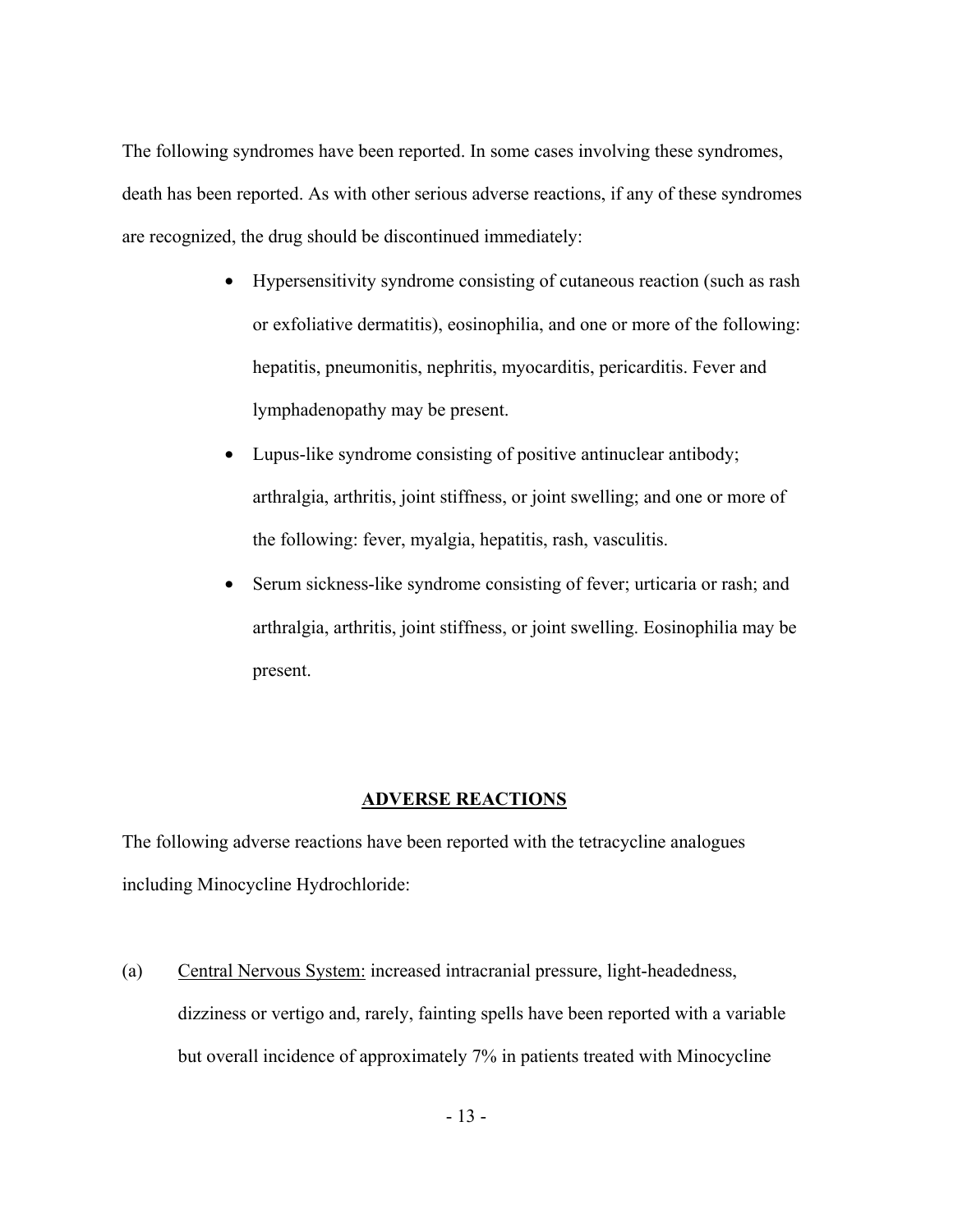Hydrochloride. These symptoms usually disappear rapidly when the drug is discontinued. Impaired hearing, tinnitus, headache, convulsions, sedation, hypesthesia or paresthesia have also been reported.

- (b) Gastrointestinal System: anorexia, nausea, vomiting, diarrhea, stomatitis, glossitis, enterocolitis, pancreatitis, pruritis ani, constipation, dyspepsia, dysphagia, inflammatory lesions (with monilial overgrowth) in the anogenital region, increases in liver enzymes, and rarely hepatitis and acute liver failure have been reported. Rare instances of esophagitis and esophageal ulcerations have been reported in patients taking the tetracycline-class antibiotics in capsule and tablet form. Most of these patients took the medication immediately before going to bed. Very rare incidence of pseudomembranous colitis has been reported.
- (c) Teeth and Bone: dental staining (yellow-gray-brown) has been reported in children of mothers given tetracyclines, including Minocycline Hydrochloride, during the latter half of pregnancy, and in children given the drug during the neonatal period, infancy and childhood to age of 13 years. Enamel hypoplasia has also been reported. Discolouration of bones and teeth has been documented to occur rarely in adolescents and adults upon extended treatment with Minocycline Hydrochloride. The effects may be irreversible. At present, the mechanism of staining, although not completely elucidated, appears to be mediated by the formation of a stable iron complex. Very rarely arthritis, joint stiffness and joint swelling have been reported.

- 14 -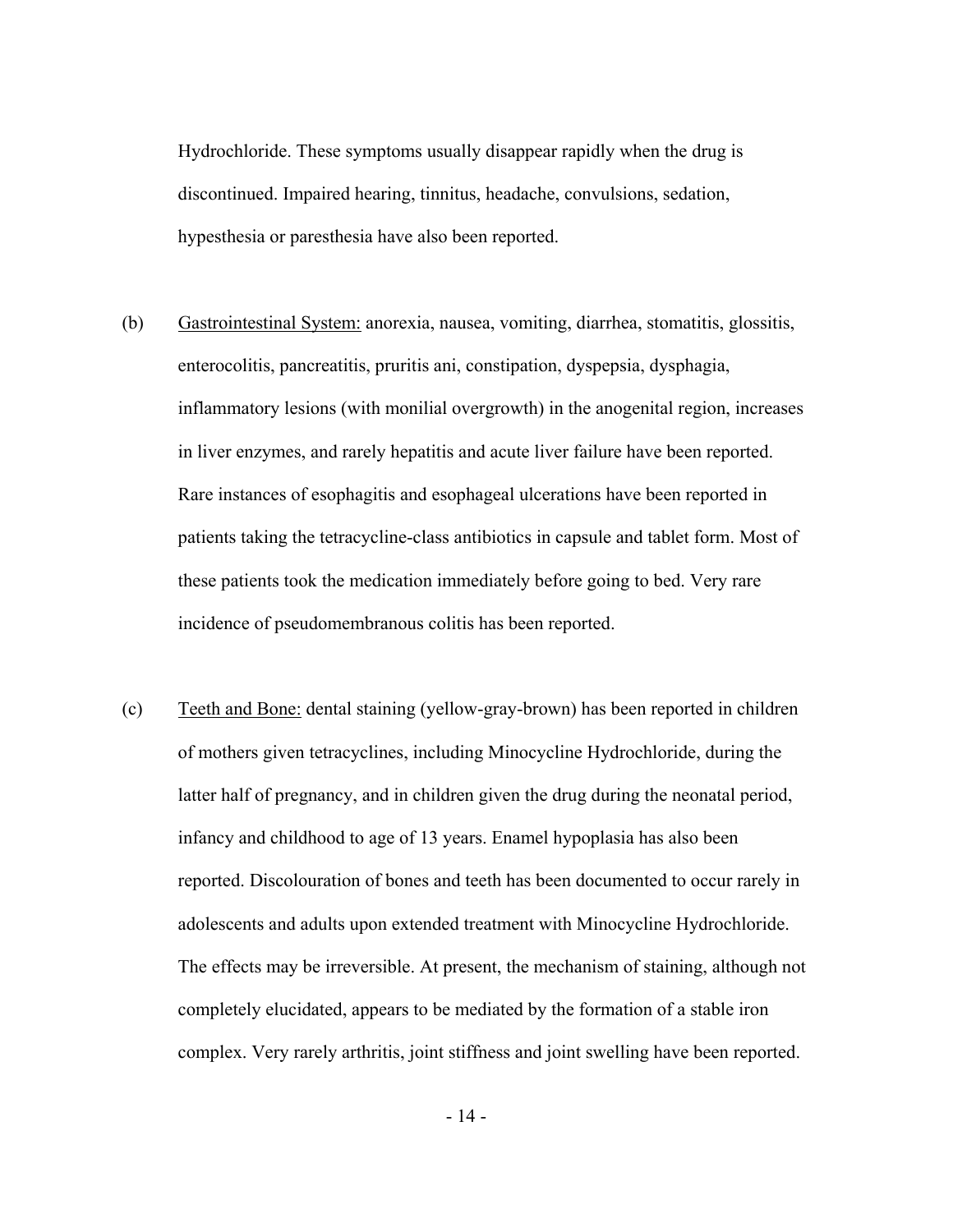- (d) Renal: rise in BUN has been reported and is apparently dose-related. Increased excretion of nitrogen and sodium has also been reported. Acute renal failure, including interstitial nephritis has been reported rarely.
- (e) Skin: maculopapular and erythematous rashes. Rarely reported alopecia, fixed drug eruption, photosensitivity, pruritus, rash, urticaria, onycholysis, discolouration of the nails, tongue, gum and lip, pigmentation of the skin and mucous membrane, erythema multiforme, erythema nodosum. Lesions occurring on the glans penis have caused balanitis. Very rare, serious events have occurred with minocycline hydrochloride including angioedema, exfoliative dermatitis, hyperpigmentation of nails, Stevens-Johnson Syndrome, vasculitis and toxic epidermal necrolysis. Minocycline hydrochloride should be discontinued if either of these serious skin reactions is suspected.
- (f) Hypersensitivity reactions: urticaria, angioneurotic edema, polyarthralgia, anaphylaxis/anaphylactoid reactions (including shocks and fatalities), hypersensitivity, anaphylactoid purpura, pericarditis and exacerbation of systemic lupus erythematosus. Myalgia and Myocarditis have also been rarely reported.
- (g) Pseudotumor cerebri (benign intracranial hypertension) in adults has been associated with the use of tetracyclines. The usual clinical manifestations are

- 15 -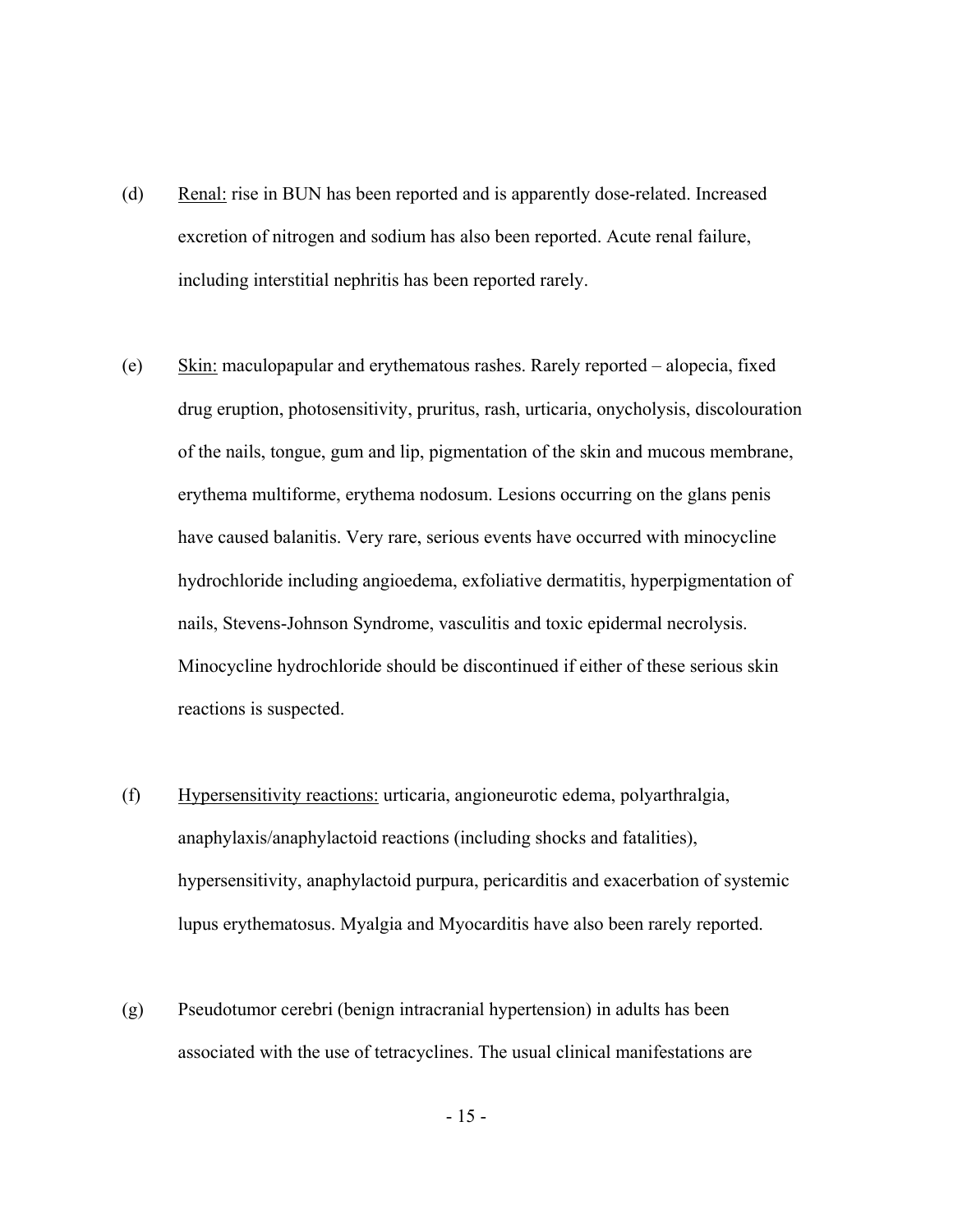headache and blurred vision. Bulging fontanelles have been associated with the use of tetracyclines in infants. While both of these conditions and related symptoms usually resolve soon after discontinuation of the tetracycline, the possibility for permanent sequelae exists.

- (h) Respiratory: rarely cough and dyspnea, very rarely bronchospasm, exacerbation of asthma and pulmonary eosinophilia and undetermined frequency of pneumonitis have been reported.
- (i) Other: fever, elevated liver enzymes including SGOT or SGPT values, hepatic cholestasis, hepatic failure (including fatalities), hyperbilirubinemia, jaundice, autoimmune hepatitis, hemolytic anemia, leukopenia, neutropenia, thrombocytopenia, eosinophilia and pancytopenia and agranulocytosis. When given over prolonged periods, Minocycline Hydrochloride, like other tetracyclines, has been reported to produce brown-black microscopic discolouration of the thyroid gland. Abnormalities of thyroid function have not been shown to date. If adverse reactions or idiosyncrasy occur, the administration of Minocycline Hydrochloride should be discontinued and appropriate alternate therapy instituted. Very rare incidence of oral and anogenital candidiasis and vulvovaginitis have also been reported. Very rarely – Discoloration of secretions have been reported.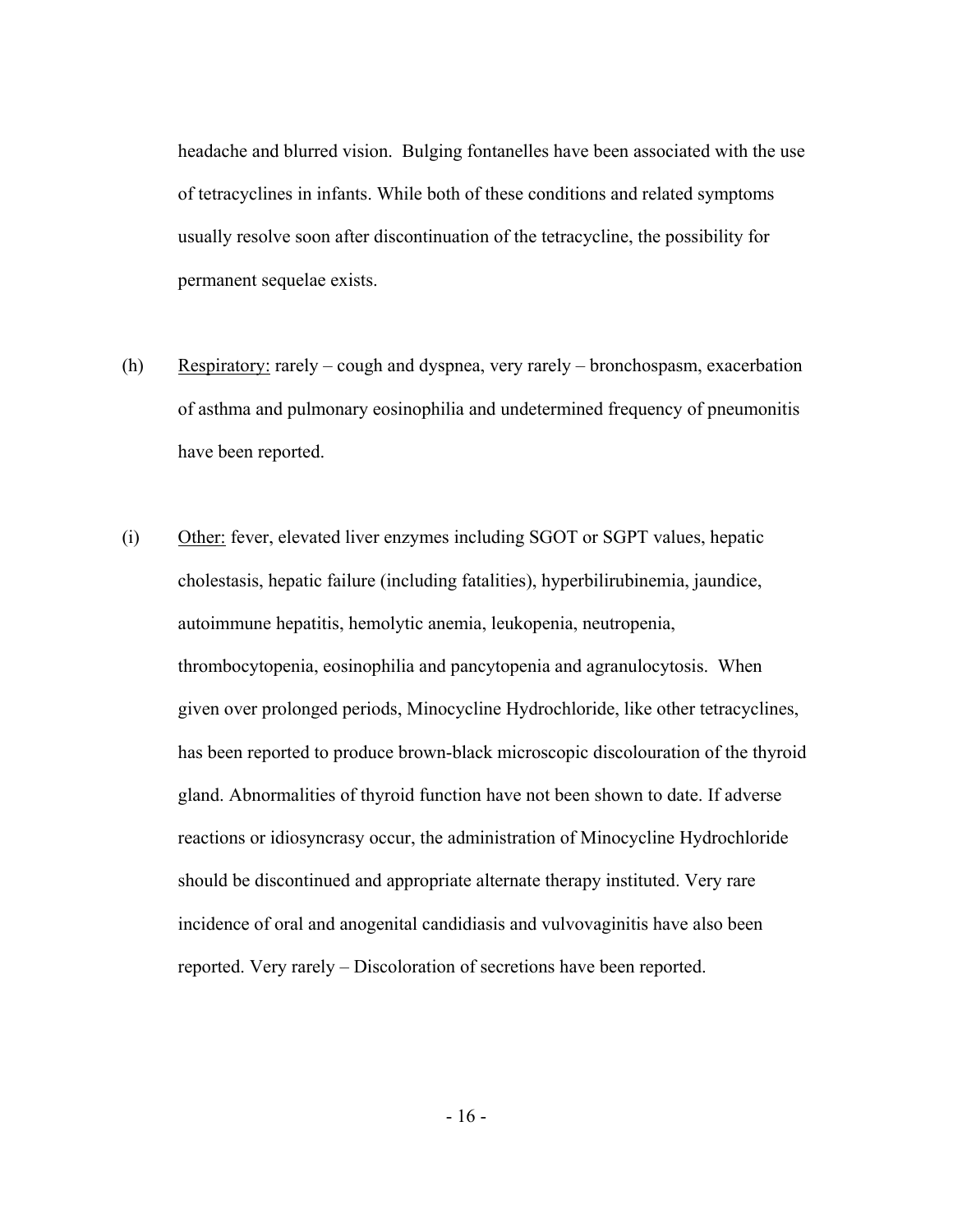## **REPORTING SUSPECTED SIDE EFFECTS**

**You can report any suspected adverse reactions associated with the use of health products to Canada Vigilance Program by one of the following 3 ways:** 

> **Report online at www.healthcanada.gc.ca/medeffect Call toll-free at 1-866-234-2345 Complete a Canada Vigilance Reporting Form and:**

- **Fax toll-free to 1-866-678-6789, or**
- **Mail to: Canada Vigilance Program Health Canada Postal Locator 0701 E Ottawa, ON K1A 0K9**

**Postage paid labels, Canada Vigilance Reporting Form and the adverse reaction reporting guidelines are available on the MedEffectTM Canada Web site at www.healthcanada.gc.ca/medeffect.**

NOTE: Should you require information related to the management of side effects, contact your health professional. The Canada Vigilance Program does not provide medical advice.

# **SYMPTOMS AND TREATMENT OF OVERDOSAGE**

## **Symptoms and Signs:**

Dizziness, nausea, vomiting, abdominal pain, intestinal hemorrhage, hypotension, lethargy,

coma, acidosis, azotemia without a concomitant rise in creatinine.

## **Treatment:**

Specific antidote: None. General antidotes: Antacids (e.g., calcium carbonate or lactate,

milk of magnesia, aluminium hydroxide), which form relatively insoluble complexes with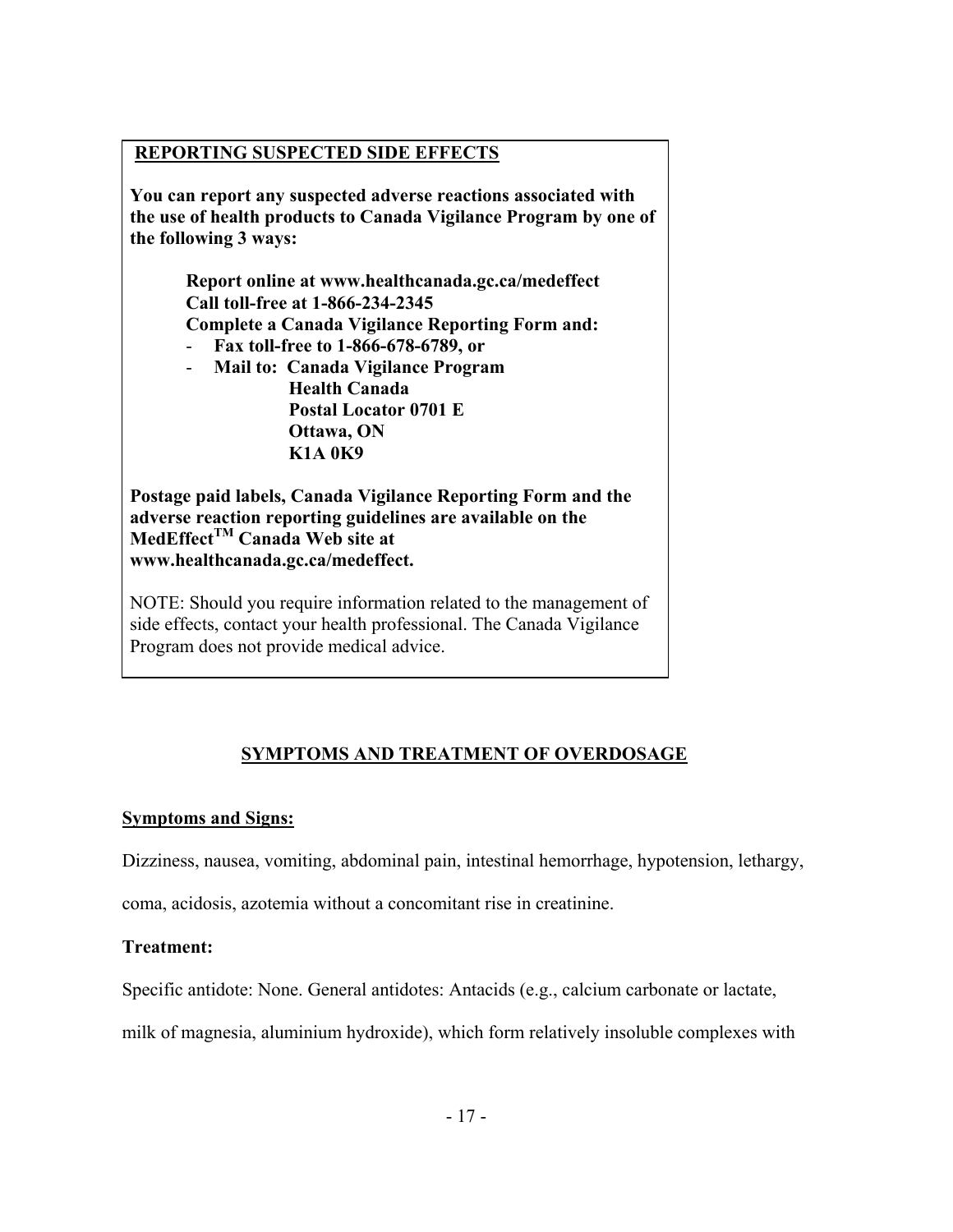Minocycline Hydrochloride. (Calcium Solution 5%: 50 gm calcium carbonate or lactate dissolved in 1000 mL water, yields a 5% solution). Gastric lavage, if necessary.

For management of a suspected drug overdose, contact your regional Poison Control Centre Immediately.

## **DOSAGE AND ADMINISTRATION**

### **Children 13 Years of Age or Older:**

The usual dosage of MINOCYCLINE (minocycline hydrochloride) is 4 mg/kg initially followed by 2 mg/kg every 12 hours. Tetracyclines are not recommended in children under 13 years of age (see WARNINGS).

#### **Adults:**

The usual oral dosage of MINOCYCLINE is 100 mg or 200 mg initially, followed by 100 mg every 12 hours. Alternatively, if more frequent doses are preferred, two or four 50 mg doses may be given initially, followed by one 50 mg dose every 6 hours. Therapy should be continued for 1 or 2 days beyond the time when characteristic symptoms or fever have subsided.

For treatment of syphilis, MINOCYCLINE therapy should be administered over a period of 10 or 15 days. Close follow-up, including laboratory tests, is recommended.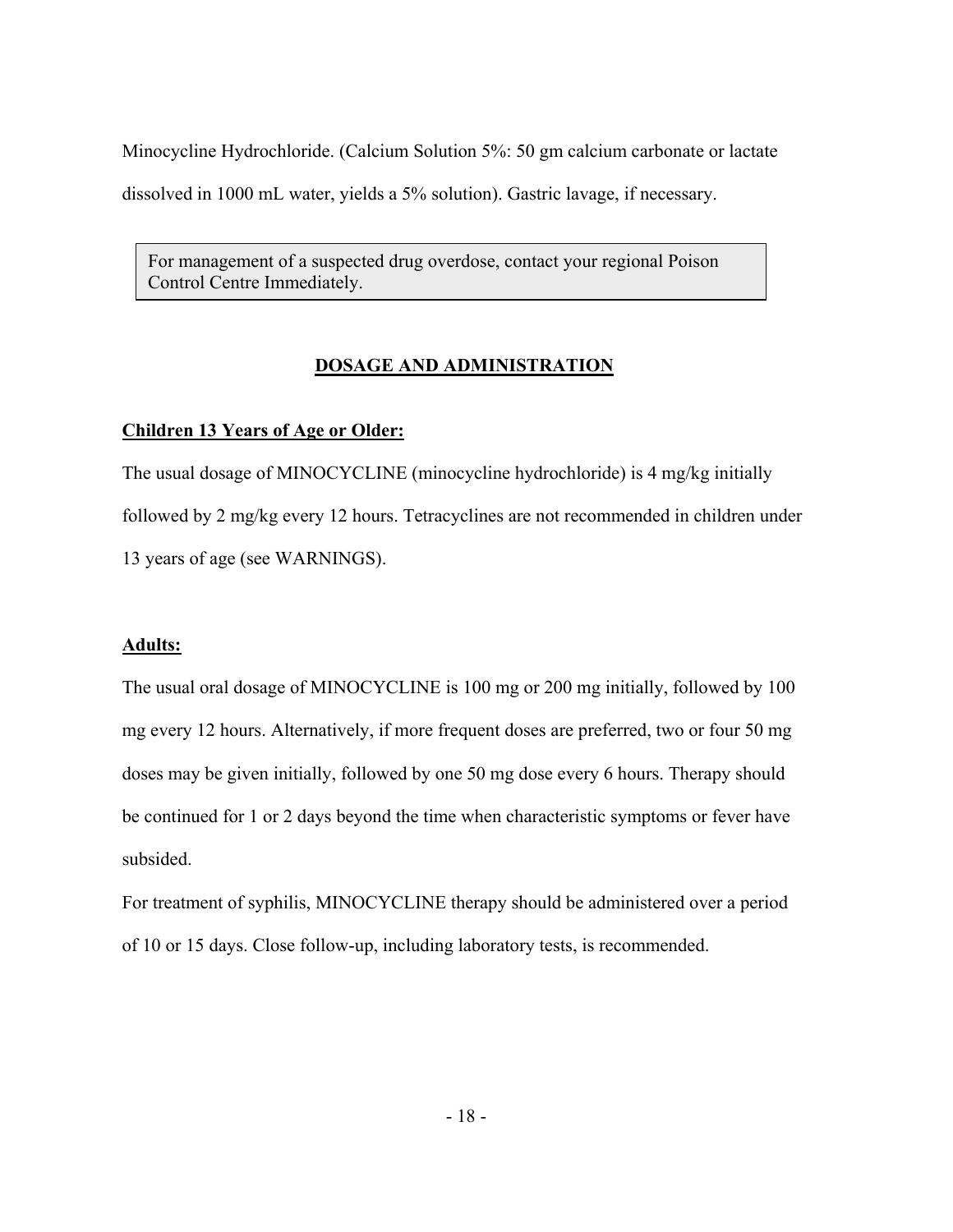Concomitant therapy: Antacids containing aluminum, calcium or magnesium and/or iron preparations impair absorption and should not be given to patients taking MINOCYCLINE.

Dose selection for an elderly patient should be cautious, usually starting at the low end of the dosing range, reflecting the greater frequency of decreased hepatic, renal, or cardiac function, and of concomitant disease or other drug therapy.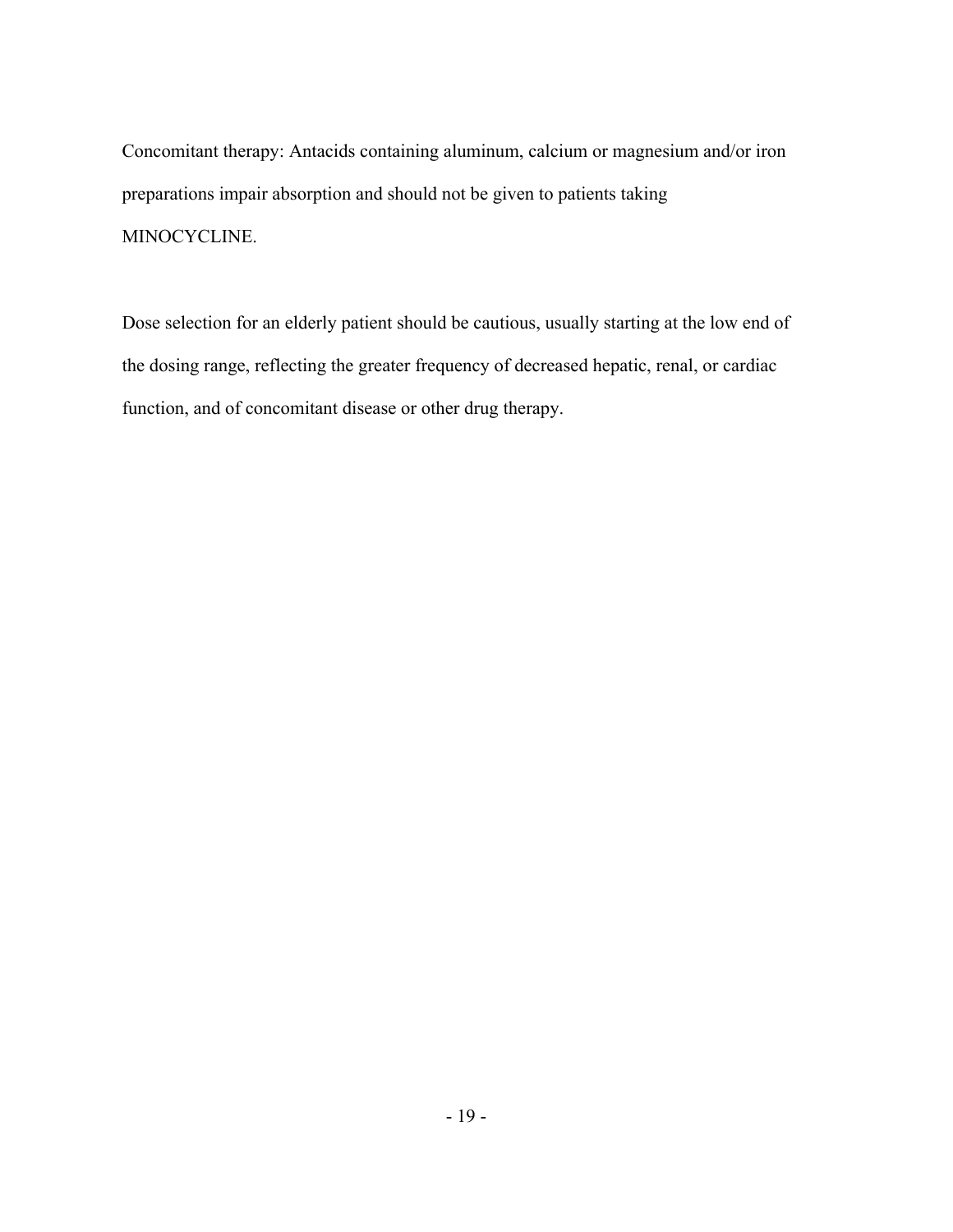## **PHARMACEUTICAL INFORMATION**

#### **CHEMISTRY:**

- Trade Name MINOCYCLINE
- Proper Name Minocycline Hydrochloride
- Chemical Name 4, 7-Bis(dimethylamino)-1, 4, 4a, 5, 5a, 6, 11, 12a-octahydro-3, 10,12,

12a - tetrahydroxy-1, 11 dioxo-2-naphthacenecarboxamide monohydrochloride.

Structural Formula:



Molecular Formula C23H27N307. HCl

Molecular Weight 493.94

**Description** 

Minocycline hydrochloride is a yellow crystalline powder which is slightly hydroscopic and slightly sensitive to light and oxidation.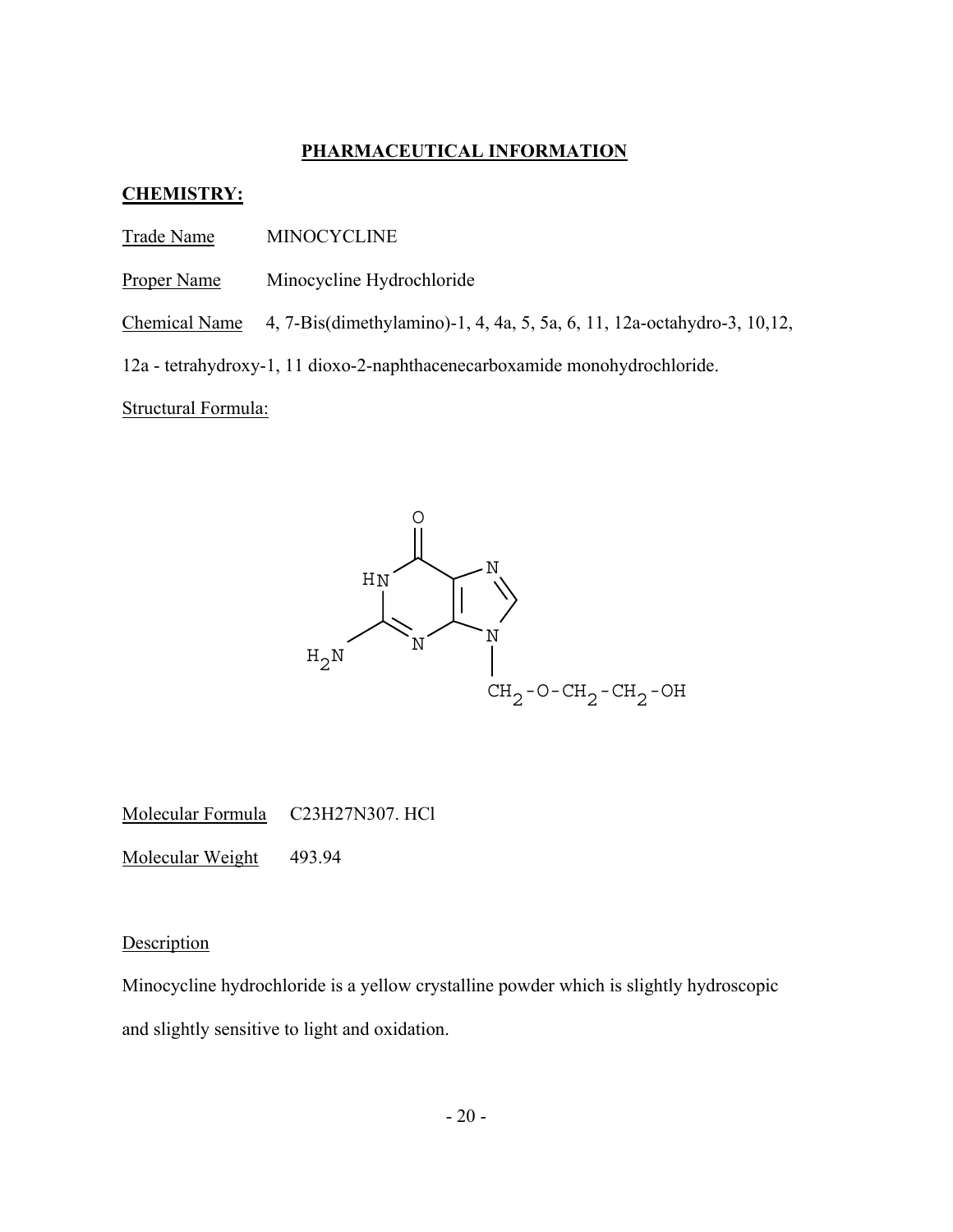### **COMPOSITION**

Each MINOCYCLINE capsule contains: Lactose Monohydrate (Spray Dried), Starch

Corn, Magnesium Stearate, Capsule #3 CS Med Orange OP "G"/Med Orange OP "M50"\*,

Capsule #2 CS Lavender OP "G"/Med Orange OP "M100"\*\*, ink\*\*\*.

\* The capsule shell body (Medium Orange Opaque) contains: D&C Yellow #10, FD&C

Red #40, Titanium Dioxide, Gelatin-NF.

\*\* The capsule shell cap (Lavender Opaque) contains: FD&C Blue #1, FD&C Red #40,

D&C Red #28, Titanium Dioxide, Gelatin-NF.

\*\*\* The ink contains: Pharmaceutical Glaze (Modified) in SD-45, Synthetic Black Iron

Oxide, SDA-3A Alcohol, FD&C Blue No.2 Aluminum Lake, FD&C Red No.40

Aluminum Lake, FD&C Blue No.1 Aluminum Lake, D&C Yellow No.10 Aluminum Lake,

n-Butyl Alcohol and Propylene Glycol.

Stability and Storage Recommendations: Store at 15-30 °C. Protect from light.

## **DOSAGE FORMS**

## Availability:

MINOCYCLINE is available in 50 mg and 100 mg capsules.

Potency is calculated in terms of minocycline base.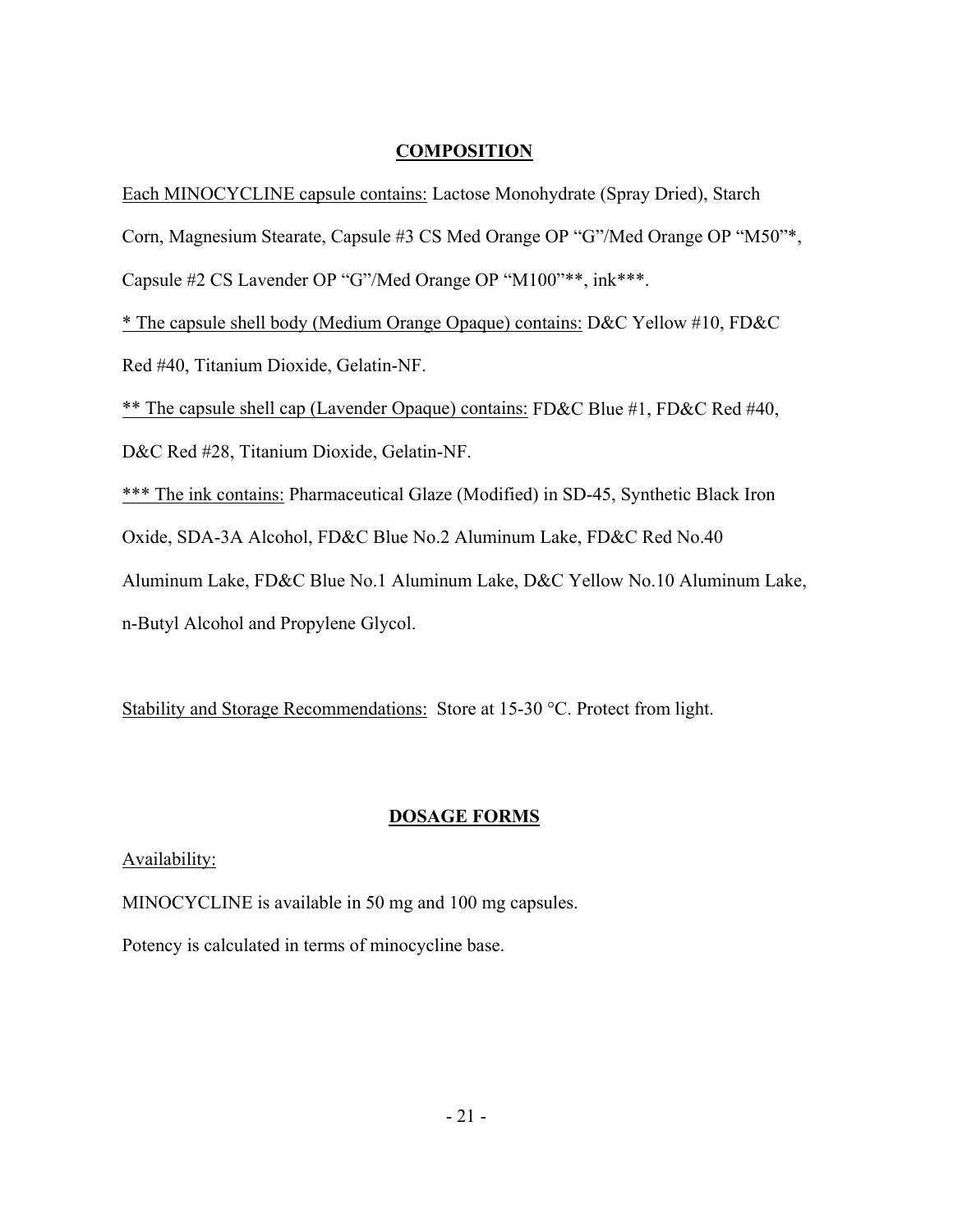Description:

- 50 mg Capsules: Hard gelatin capsules with medium orange body and medium orange opaque cap. The body has "M50" and the cap has "G" both printed in black.
- 100 mg Capsules: Hard gelatin capsules with medium orange body and lavender orange opaque cap. The body has "M100" and the cap has "G" both printed in black.

Package Sizes:

MINOCYCLINE 50 mg Capsules: Bottles of 100 and 250. MINOCYCLINE 100 mg Capsules: Bottles of 100 and 250.

#### **MICROBIOLOGY**

This survey of the in vitro activity of minocycline against clinical isolates was compiled from data presented in 130 articles published from 1967 to 1980. The MICs of minocycline against clinical isolates representing gram-positive, gram-negative, actinomycetes, acidfast and anaerobic bacteria and mycoplasma, were recorded and entered into a computer data-base file. The percent of clinical isolates inhibited at various antibiotic concentrations was determined directly from the total number of isolates tested by a computer-assisted statistical analysis system program.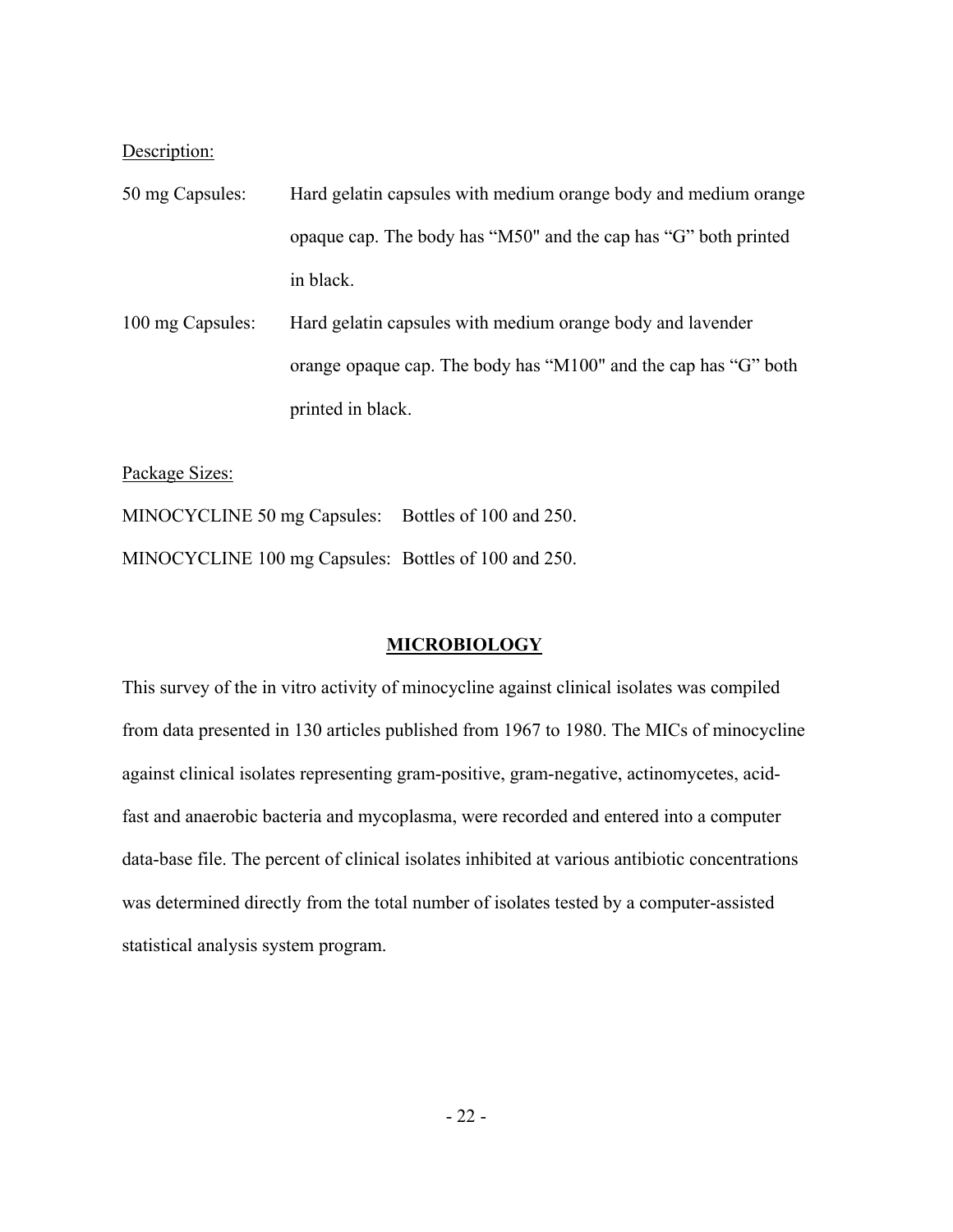| <b>BACTERIA</b>                                          | No. of               | <b>Cumulative Strains Inhibited at the Indicated</b> |                 |                 |           |  |
|----------------------------------------------------------|----------------------|------------------------------------------------------|-----------------|-----------------|-----------|--|
|                                                          | <b>Strains</b>       | <b>Concentrations of Minocycline (mg/L)</b>          |                 |                 |           |  |
|                                                          | <b>Tested</b>        | $\leq 1$                                             | $\leq 4$        | $\leq 8$        | $\leq 16$ |  |
|                                                          | <b>GRAM-POSITIVE</b> |                                                      |                 |                 |           |  |
| Staphylococcus aureus                                    | 3301                 | 77                                                   | 91              | 96              | 98        |  |
| Staphylococcus aureus -<br>methicillin resistant         | 13                   | 38                                                   | 100             |                 |           |  |
| Staphylococcus aureus-<br>penicillin resistant           | 100                  | 100                                                  |                 |                 |           |  |
| Staphylococcus aureus-<br>tetracycline resistant         | 736                  | 50                                                   | 75              | 84              | 93        |  |
| Staphylococcus<br>epidermidis                            | 577                  | 89                                                   | 94              | 95              | 98        |  |
| Staphylococcus<br>epidermidis -<br>methicillin resistant | 19                   | 21                                                   | 89              | 95              | 95        |  |
| Staphylococcus species                                   | 775                  | 82                                                   | 89              | 96              | 99        |  |
| Staphylococcus species -<br>tetracycline resistant       | 46                   | 48                                                   | 100             |                 |           |  |
| Streptococcus beta<br>hemolytic                          | 654                  | 73                                                   | 83              | 95              | 99        |  |
| Streptococcus -<br>Enterococcus group                    | 844                  | 18                                                   | 23              | 28              | 46        |  |
| Streptococcus pneumoniae                                 | 508                  | 78                                                   | 88              | 96              | 99        |  |
| Streptococcus pneumoniae<br>- tetracycline resistant     | 70                   | 27                                                   | 57              | 96              | 100       |  |
| <b>GRAM-NEGATIVE</b>                                     |                      |                                                      |                 |                 |           |  |
| Acinetobacter<br>calcoaceticus                           | 456                  | 95                                                   | 99              | 100             |           |  |
| Acinetobacter species                                    | 56                   | 96                                                   | 100             |                 |           |  |
| Bordetella pertussis                                     | 23                   | 100                                                  |                 |                 |           |  |
| <b>Brucella</b> species                                  | 127                  | 75                                                   | 100             |                 |           |  |
| Citrobacter species                                      | 37                   | 8                                                    | 81              | 81              | 84        |  |
| Enterobacter aerogenes                                   | 130                  | $\boldsymbol{0}$                                     | 13              | $\overline{35}$ | 61        |  |
| Enterobacter cloacae                                     | 131                  | $\boldsymbol{0}$                                     | $\overline{9}$  | 18              | 44        |  |
| Enterobacter species                                     | 310                  | $\overline{7}$                                       | 78              | 91              | 95        |  |
| Escherichia coli                                         | 1538                 | 33                                                   | $\overline{56}$ | 69              | 78        |  |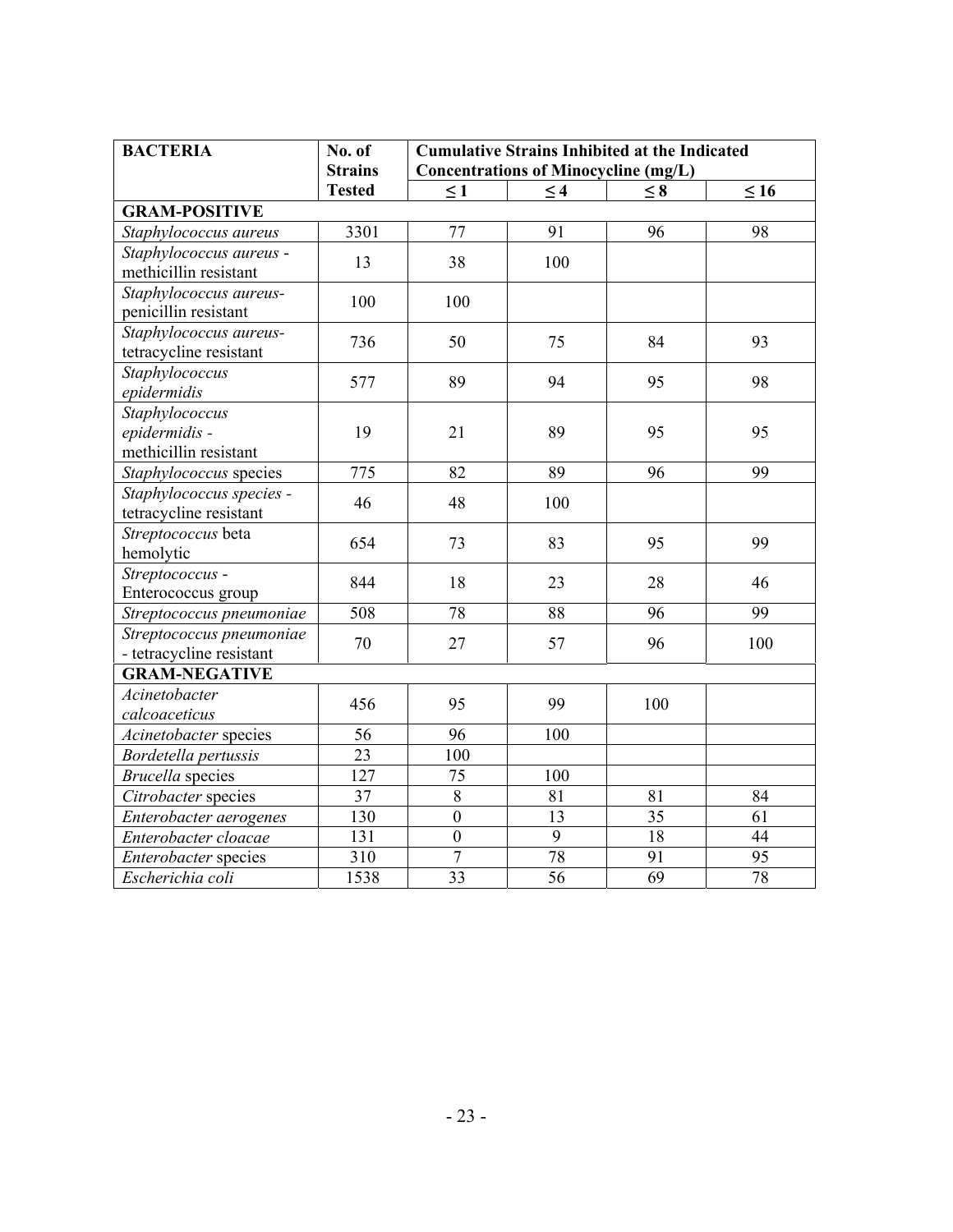| <b>BACTERIA</b>                                    | No. of           | <b>Cumulative Strains Inhibited at the Indicated</b> |                  |                 |                 |
|----------------------------------------------------|------------------|------------------------------------------------------|------------------|-----------------|-----------------|
|                                                    | <b>Strains</b>   | <b>Concentrations of Minocycline (mg/L)</b>          |                  |                 |                 |
|                                                    | <b>Tested</b>    | $\leq 1$                                             | $\leq 4$         | $\leq 8$        | $\leq 16$       |
| Haemophillus influenzae                            | 385              | 62                                                   | 90               | 98              | 100             |
| Haemophillus species                               | 182              | 89                                                   | 98               | 99              | 100             |
| Klebsiella - Enterobacter                          | 309              | 30                                                   | 48               | 59              | 68              |
| group                                              |                  |                                                      |                  |                 |                 |
| Klebsiella pneumoniae                              | 299              | $\overline{2}$<br>$\overline{7}$                     | 35               | 53              | 69              |
| Klebsiella species                                 | $\overline{247}$ |                                                      | $\overline{49}$  | $\overline{62}$ | $\overline{74}$ |
| Legionella pneumohila                              | $\overline{21}$  | 62                                                   | $\overline{100}$ |                 |                 |
| Neisseria gonorrhoeae                              | 1082             | 97                                                   | 100              |                 |                 |
| Neisseria gonorrhoeae - beta<br>lactamase positive | 50               | 90                                                   | 100              |                 |                 |
| Neisseria meningitidis                             | 613              | 94                                                   | 100              |                 |                 |
| Proteus indole positive<br>species                 | 102              | 1                                                    | 30               | 47              | 61              |
| Proteus mirabilis                                  | 382              | $\overline{4}$                                       | 12               | 32              | 46              |
| Providencia species                                | 94               | $\mathbf{1}$                                         | $\overline{7}$   | 16              | 28              |
| Pseudomonas aeruginosa                             | 643              | $\overline{7}$                                       | 18               | 36              | 58              |
| Pseudomonas cepacia                                | 90               | $\overline{8}$                                       | 19               | 83              | 97              |
| Pseudomonas maltophilia                            | 81               | 89                                                   | 99               | 99              | 99              |
| Pseudomonas pseudomallei                           | 157              | 10                                                   | $\overline{77}$  | 89              | $\overline{9}$  |
| Pseudomonas species                                | 68               | 68                                                   | 90               | 91              | $\overline{91}$ |
| Salmonella species                                 | 128              | $\overline{2}$                                       | 59               | 76              | 80              |
| Salmonella species -                               | 123              | $\mathbf{0}$                                         | 73               | 92              | 100             |
| tetracycline resistant                             |                  |                                                      |                  |                 |                 |
| Serratia species                                   | 341              | $\theta$                                             | 23               | 37              | 55              |
| Shigella species                                   | 90               | $\overline{28}$                                      | 66               | 80              | 86              |
| Vibrio cholerae type Eltor                         | 203              | 61                                                   | 100              |                 |                 |
| Vibrio species                                     | 367              | 53                                                   | 100              |                 |                 |
| Yersinia species                                   | 212              | 94                                                   | 100              |                 |                 |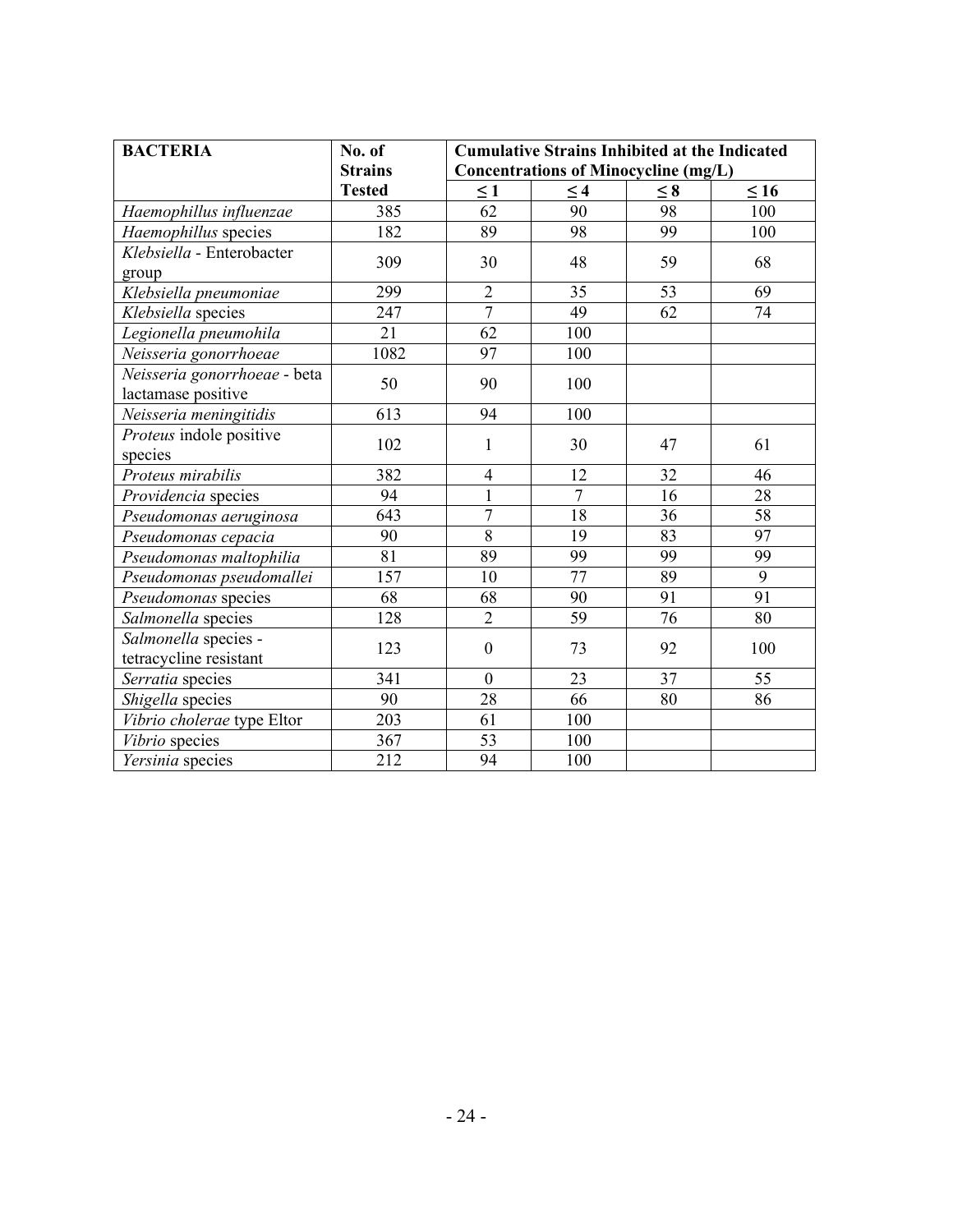| <b>BACTERIA</b>             | <b>No. of Strains</b> | <b>Cumulative Strains Inhibited at the Indicated</b> |                 |                 |           |
|-----------------------------|-----------------------|------------------------------------------------------|-----------------|-----------------|-----------|
|                             | <b>Tested</b>         | <b>Concentrations of Minocycline (mg/L)</b>          |                 |                 |           |
|                             |                       | $\leq 1$                                             | $\leq 4$        | $\leq 8$        | $\leq 16$ |
| <b>ACID-FAST BACTERIA</b>   |                       |                                                      |                 |                 |           |
| Mycobacterium               | 5                     | $\mathbf{0}$                                         | $\theta$        | 80              | 100       |
| tuberculosis                |                       |                                                      |                 |                 |           |
| Mycobacterium species       | 90                    | $\overline{4}$                                       | 26              | 71              | 74        |
| <b>ACTINOMYCETES</b>        |                       |                                                      |                 |                 |           |
| Actinomyces Israeli         | 31                    | 100                                                  |                 |                 |           |
| Actinomyces species         | 110                   | 89                                                   | 95              | 100             |           |
| Nocardia asteroides         | 84                    | $\mathbf{1}$                                         | 89              | 100             |           |
| Nocardia species            | 74                    | $\overline{30}$                                      | 91              | 99              | 100       |
| <b>MYCOPLASMA</b>           |                       |                                                      |                 |                 |           |
| Mycoplasma                  | 14                    | 100                                                  |                 |                 |           |
| pneumoniae                  |                       |                                                      |                 |                 |           |
| Mycoplasma species          | 223                   | 85                                                   | 91              | 92              | 93        |
| <b>CHLAMYDIA</b>            |                       |                                                      |                 |                 |           |
| Chlamydia trachomatis       | $\overline{3}$        | 100                                                  |                 |                 |           |
| <b>ANAEROBIC</b>            |                       |                                                      |                 |                 |           |
| <b>Bacteroides</b> fragilis | 673                   | 44                                                   | 80              | 97              | 99        |
| <b>Bacteroides</b> species  | 431                   | 58                                                   | 77              | 90              | 92        |
| Campylobacter fetus         | 97                    | 90                                                   | 91              | 91              | 91        |
| Clostridium species         | 297                   | 69                                                   | $\overline{81}$ | $\overline{91}$ | 98        |
| Eubacterium species         | 144                   | 53                                                   | 87              | 99              | 100       |
| Fusobacterium species       | 107                   | 66                                                   | 94              | 100             |           |
| Peptococcus species         | 375                   | 46                                                   | 81              | 97              | 99        |
| Peptostreptococcus          | 242                   | 59                                                   | 85              | 99              | 99        |
| species                     |                       |                                                      |                 |                 |           |
| Propionibacterium -         | 102                   | 89                                                   | 95              | 100             |           |
| acnes                       |                       |                                                      |                 |                 |           |
| Propionibacterium           | 70                    | 94                                                   | 97              | 99              | 100       |
| species                     |                       |                                                      |                 |                 |           |
| Veillonella species         | 13                    | 69                                                   | 92              | 100             |           |

## **SUSCEPTIBILITY TESTING**

## Tube-Dilution Testing:

Microorganisms may be considered susceptible (likely to respond to minocycline therapy),

moderately susceptible (harbouring partial resistance) or resistant (not likely to respond to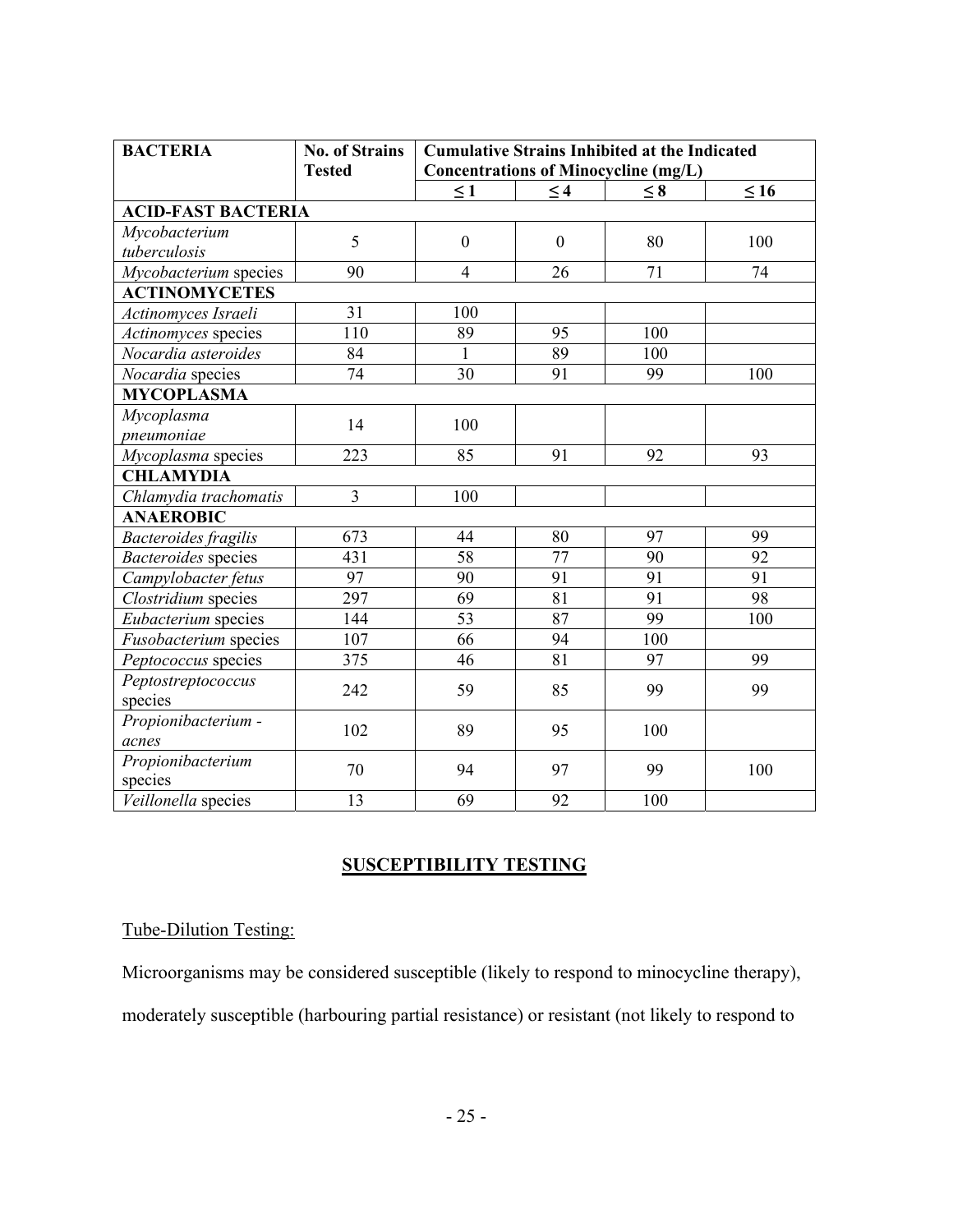minocycline therapy) depending on the minimum inhibitory concentration (M.I.C.) as follows:

Minocycline M.I.C. Interpretive Standards (mg/L)

| <b>Susceptible</b> | <b>Moderately Susceptible</b> | Resistant |
|--------------------|-------------------------------|-----------|
|                    |                               |           |

Acceptable Quality Control Ranges of M.1.C. for Reference Strains:

| <b>Reference Strain</b> | <b>ATCC NUMBER</b> | mg/mL        |
|-------------------------|--------------------|--------------|
| Staphylococcus aureus   | 29213              | $0.12 - 0.5$ |
| Streptococcus faecalis  | 29212              | $2.0 - 8.0$  |
| Escherichia coli        | 25922              | $0.5 - 2.0$  |

## Plate Testing:

If the Kirby-Bauer method of susceptibility testing (using a 30 mcg tetracycline disc) gives a zone of 19 mm or greater, the bacterial strain is considered to be susceptible to any tetracycline. A zone of 14 mm or less is considered resistant.

Zone Diameter Interpretive Standards (30 mcg disc)

| <b>Susceptible</b> | <b>Moderately Susceptible</b> | <b>Resistant</b> |
|--------------------|-------------------------------|------------------|
| * 19 mm            | $15 - 18$ mm                  | 14 mm            |

For *Staphylococcal* species, minocycline powder may be used for additional susceptibility testing.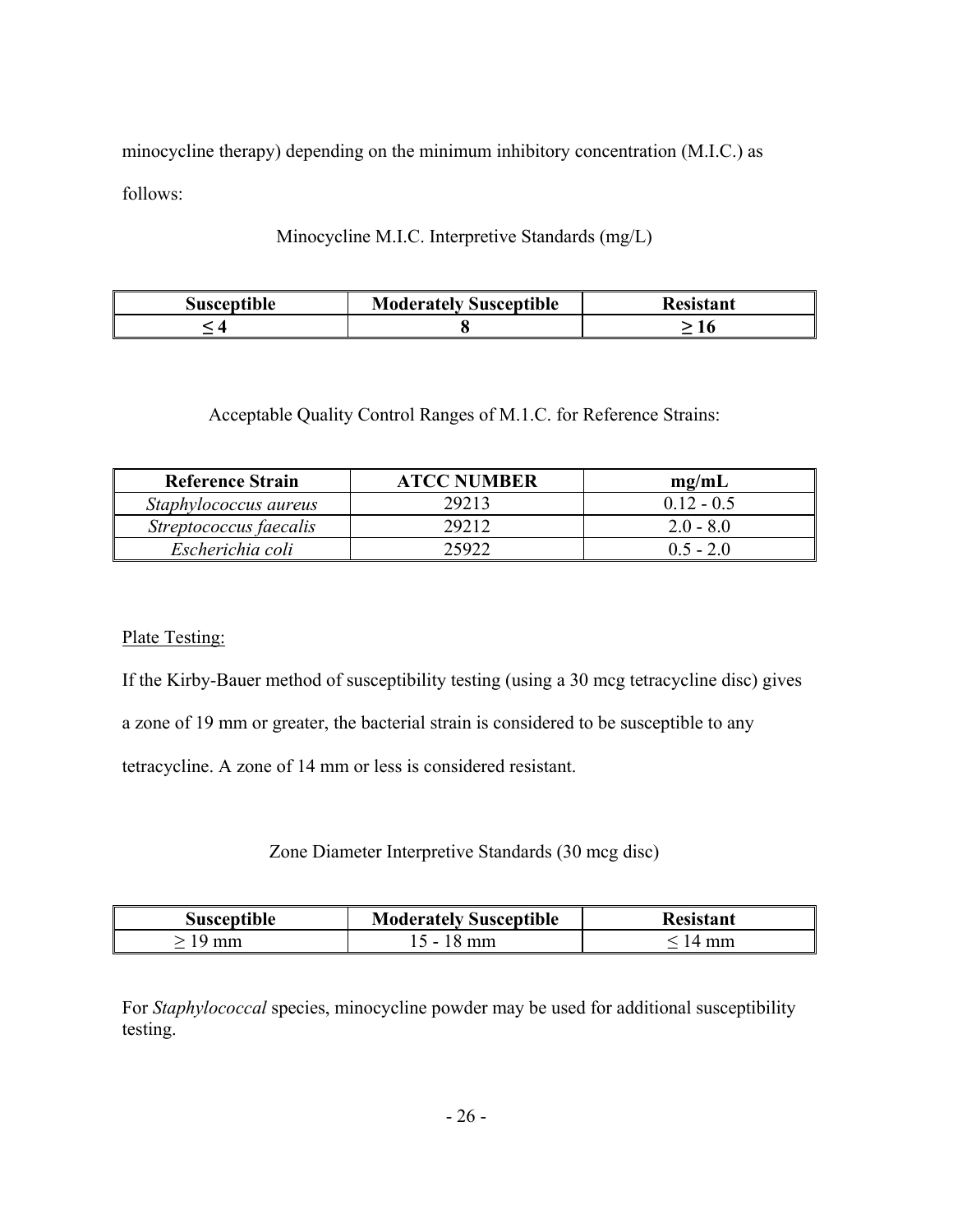Acceptable Quality Control Limits (Zone Diameter) for Disc Susceptibility testing of

reference strains:

| <b>Reference Strain</b> | <b>ATCC NUMBER</b> | mg/       |
|-------------------------|--------------------|-----------|
| Escherichia coli        | 25922              | $19 - 25$ |
| Staphylococcus aureus   | 25923              |           |

#### **PHARMACOLOGY**

#### Animal Pharmacology:

Blood levels produced following oral dosing of Minocycline Hydrochloride to various animal species were: 21 mg/L at steady state in monkeys administered 30 mg/kg, and 6.5 mg/L at 3 hours post-dose in rats given a single 25 mg/kg dose, Minocycline Hydrochloride was extensively distributed to all tissues examined in  $_{14}C$ -labelled drug studies in dogs.

### Clinical Pharmacology

Minocycline Hydrochloride capsules are rapidly absorbed from the gastrointestinal tract following oral administration. Following a single dose of two 100 mg capsules of minocycline hydrochloride administered to 18 normal fasting adult volunteers, maximum serum concentrations were attained in 1 to 4 hours (average 2.1 hours) and range from 2.1 to 5.1 µg/mL (average 3.5 µg/mL). The serum half-life in the normal volunteers ranged from 11.1 to 22.1 hours (average 15.5 hours).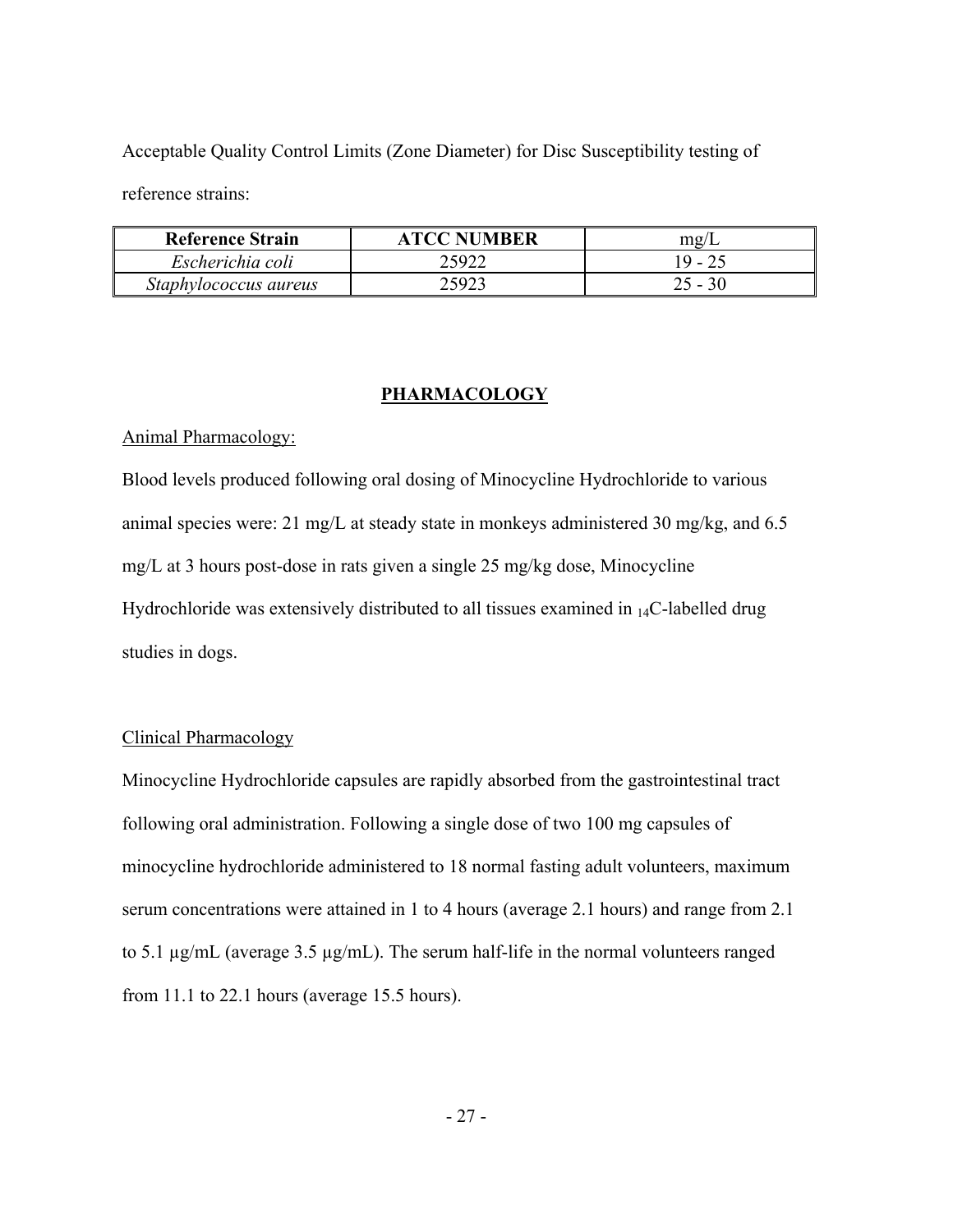When Minocycline Hydrochloride capsules were given concomitantly with a meal which included dairy products, the extent of absorption of Minocycline Hydrochloride capsules was not noticeably influenced. The peak plasma concentrations were slightly decreased (11.2) and delayed by one hour when administered with food, compared to dosing under fasting conditions.

When Minocycline Hydrochloride capsules are administered with a meal including milk, the extent of absorption (AUC) is reduced by approximately 33 % while the peak serum concentrations are reduced by approximately 32% and delayed one hour. In previous studies with other dosage forms, the minocycline half-life ranged from 11 to 16 hours in 7 patients with hepatic dysfunction, and from 18 to 69 hours in 5 patients with renal dysfunction. The urinary and faecal recovery of minocycline when administered to 12 normal volunteers is one-half to one-third that of other tetracyclines.

#### **TOXICOLOGY**

Minocycline Hydrochloride has been tested in acute experiments in mice and rats, subchronic and chronic experiments in rats and dogs following oral and parenteral routes of administration.

Dietary administration of Minocycline Hydrochloride in long-term tumorigenicity studies in rats resulted in evidence of thyroid tumor production. In the rat, chronic treatment with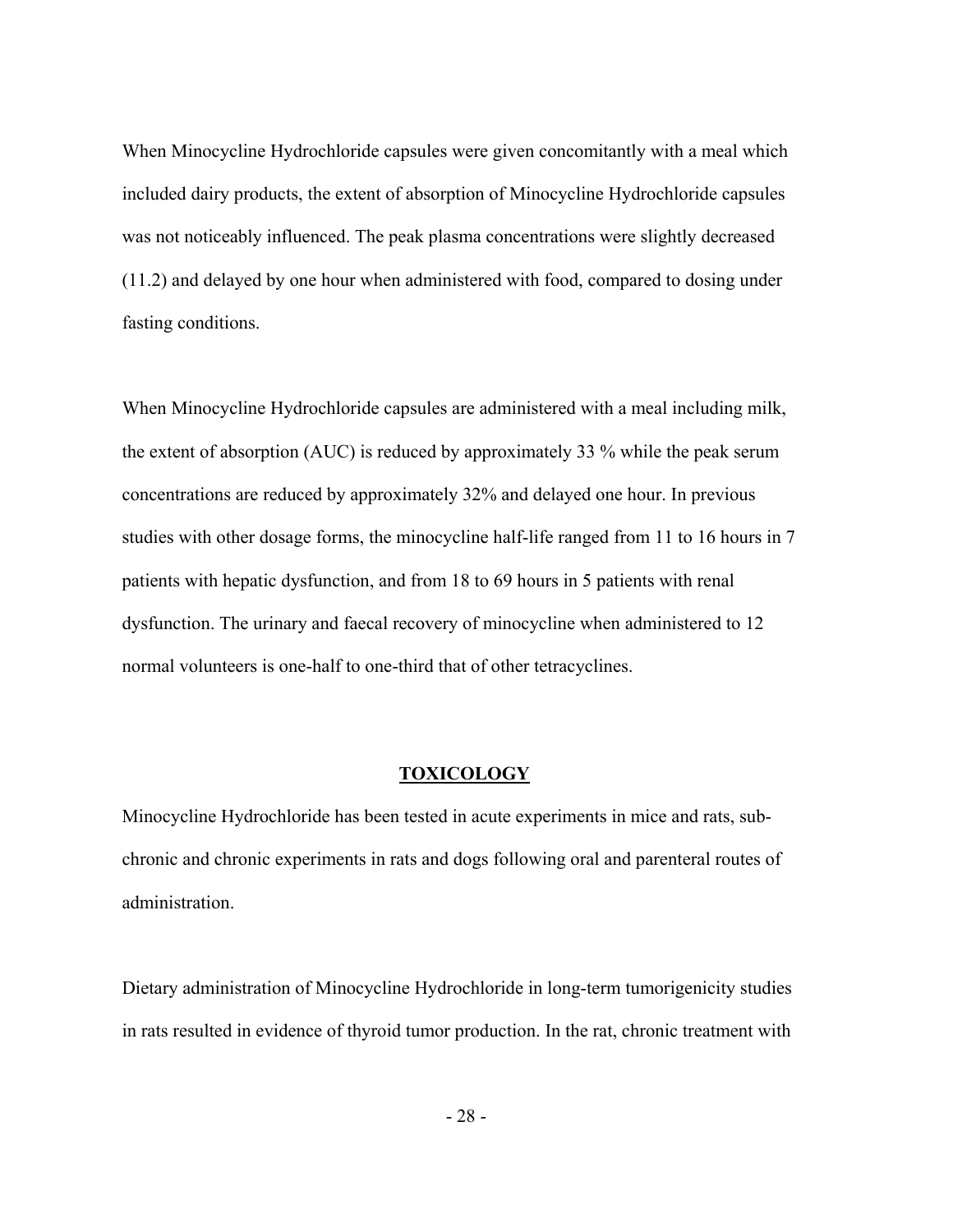Minocycline Hydrochloride has resulted in goiter accompanied by elevated radioactive iodine uptake and evidence of thyroid tumor production. Minocycline Hydrochloride has been observed to cause a dark discoloration of the thyroid in animals (rats, mice, dogs, and monkey). Minocycline Hydrochloride has also been found to produce thyroid hyperplasia in rats and dogs.

In addition, there has been evidence of oncogenic activity in rats in studies with a related antibiotic, oxytetracycline (ie, adrenal and pituitary tumors). Likewise, although mutagenicity studies of minocycline hydrochloride have not been conducted, positive results in *in vitro* mammalian cell assays (ie, mouse lymphoma and Chinese hamster lung cells) have been reported for related antibiotics (tetracycline hydrochloride and oxytetracycline). Segment I (fertility and general reproduction) studies have provided evidence that Minocycline Hydrochloride impairs fertility in male rats.

The  $LD_{50}$  of intravenous and intraperitoneal injections of minocycline in mice was 95 mg/kg and 280 mg/kg, respectively. The oral LD5Q in mice was 3100 mg/kg.

Minocycline Hydrochloride has been given orally each day to dogs for six months at doses of 0, 4, 20 and 60 mg/kg/day (100 mg/kg/day for the first month) equally divided each day. At 20 mg/kg/day, there were no apparent drug-related findings except yellow discolouration of the skeleton and teeth in some animals, occasional emesis and black discolouration of the thyroid gland. At a dose of 4 mg/kg/day, there were no drug related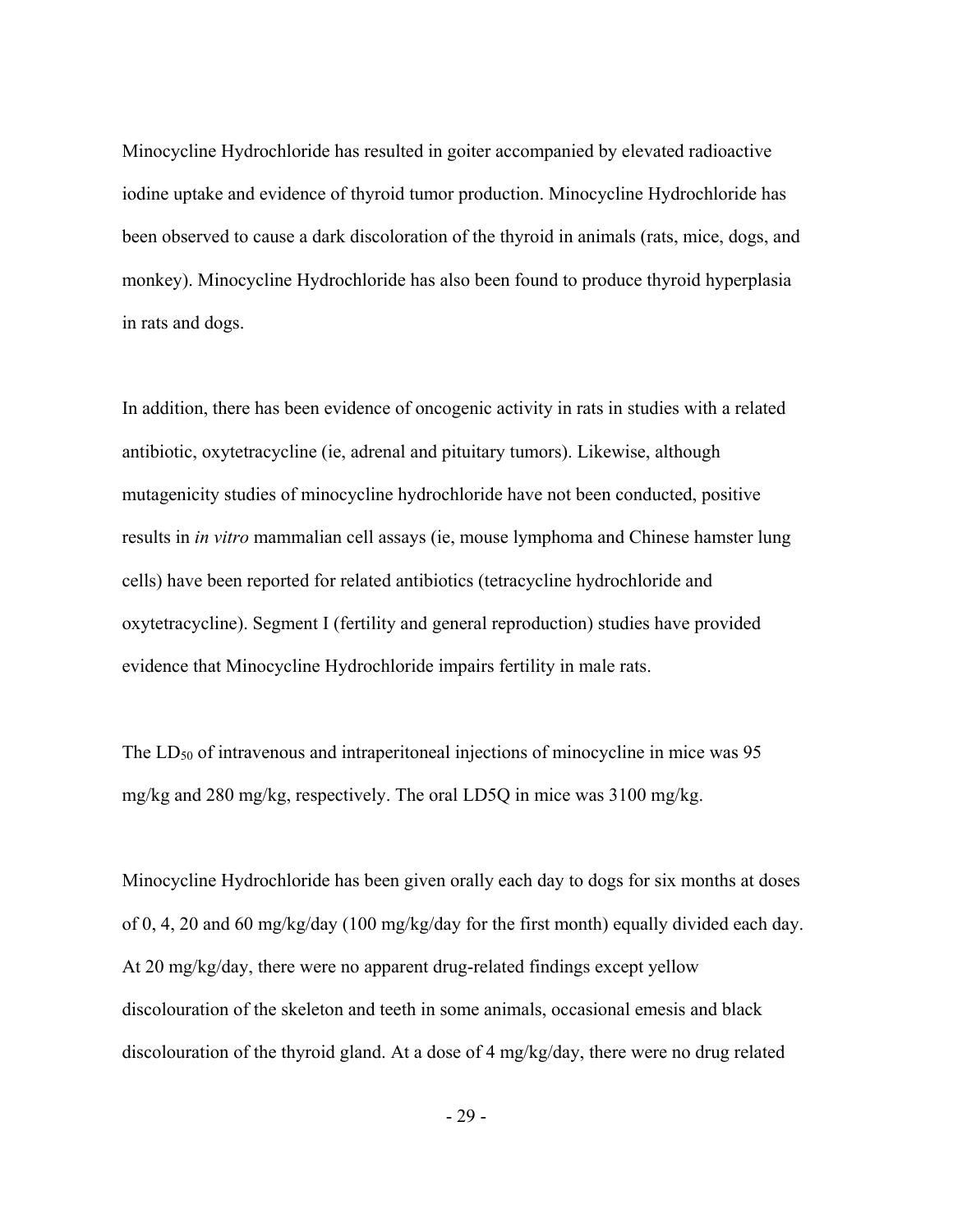findings during the six month period, with the exception of discolouration of the thyroid gland and possibly some yellowing of the bones. Peak serum drug concentrations ranging from 8.5 to 100 mg/L were obtained with 60 and 100 mg/kg/day doses, 2.1 to 9.7 mg/L with the 20 mg/kg/day dose and 0.4 to 1.5 mg/L with the 4 mg/kg/day dose.

Minocycline Hydrochloride was also given intravenously to dogs at doses of 5, 10, 20 and 40 mg/kg/day, a very similar dose range to that of the oral study, but administered for 1 month. Untoward findings such as body weight loss, reduced food consumption, erythema of the skin and of visible mucous membranes of varying duration, intensity and incidence, were associated primarily with the high dose (40 mg/kg/day). These findings were similar, except for erythema, to those obtained after the same dose of tetracycline. These drugrelated findings with Minocycline Hydrochloride were associated with serum concentrations of 95 mg/L, three times those found with tetracycline (31 mg/L). Dogs that received 5, 10 and 20 mg/kg/day intravenously gave serum concentrations of 4, 12 and 38 mg/L, respectively, and were found essentially to be without toxicity. These serum values are in considerable excess of those necessary for therapeutic effectiveness in man. In these experiments, Minocycline Hydrochloride appeared to be tolerated as well intravenously as it was orally.

Similar results were found following chronic oral administration of Minocycline Hydrochloride to rats for one year.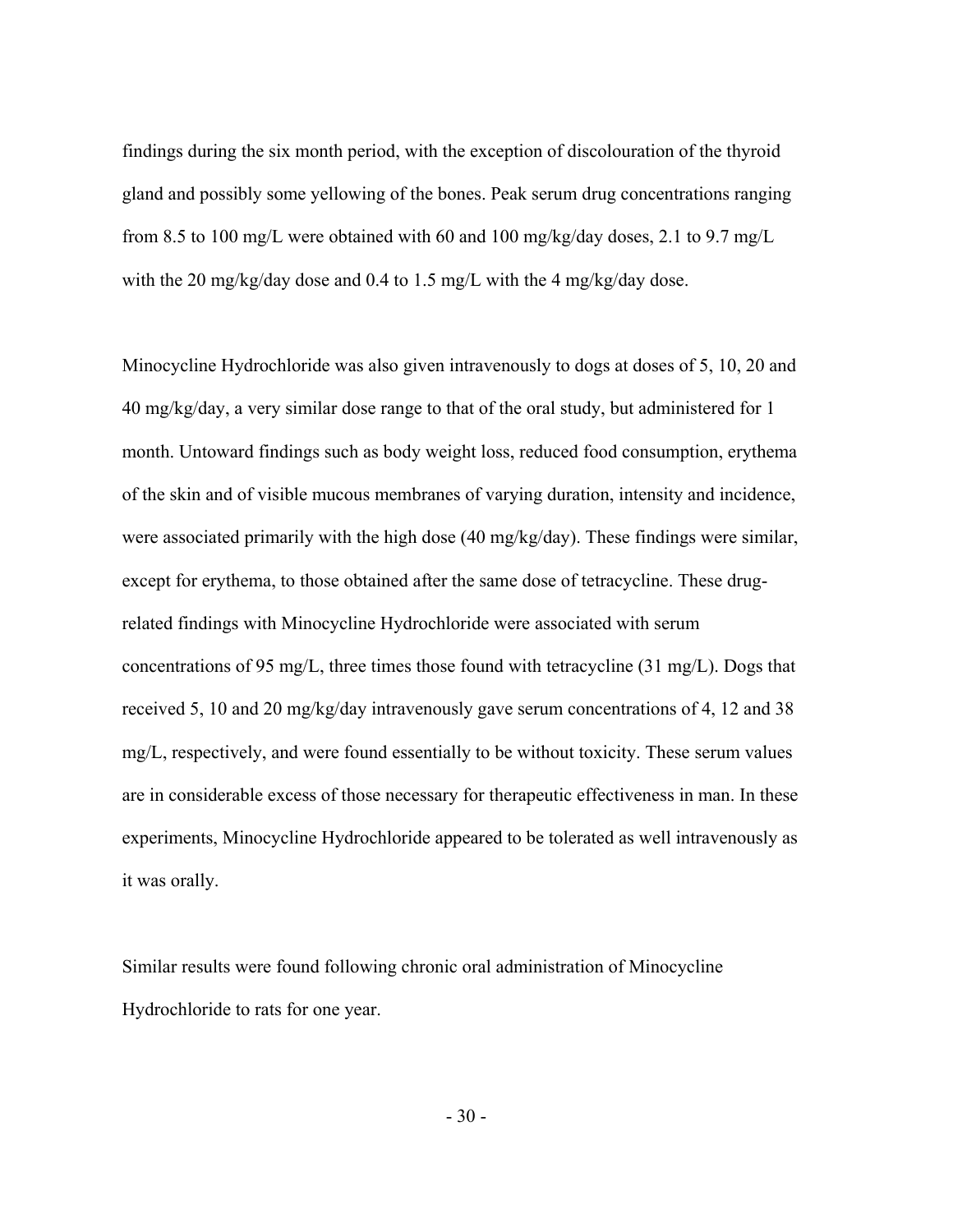These animals were given a drug diet containing 0.008, 0.04, 0.2 and 1.0 Minocycline Hydrochloride, which corresponded to ranges of 4.4 to 8.5, 21.3 to 44.0, 108 to 122 and 593 to 812 mg/kg/day drug intake; these doses gave early morning plasma drug concentrations of 0.07 to 0.16, 0.36 to 0.51, 2.9 to 6.5 and 17 to 50 mg/L respectively. With the exception of the discolouration of the teeth (dose 0.04% drug diet or greater), femur and thyroid gland, there were no significant drug-related signs of toxicity at doses less than 1 % drug diet.

As with other tetracyclines, Minocycline Hydrochloride has been found to produce discolouration of the thyroid gland in the rat, dog, monkey and human but not in the mouse. There was no evidence, however, from these investigations that thyroid function or bone growth was affected. A 23-month carcinogenicity study in the rat has shown that Minocycline Hydrochloride was not carcinogenic and that the black pigment in the thyroid gland did not cause neoplastic changes.

Biopsy specimens of thyroid tissue following the administration of Minocycline Hydrochloride and tetracycline to man revealed an intraepithelial lipofuscin deposition of both drugs, considered to be within normal variation. Thyroid function studies in man displayed a decrease within the normal range of thyroxine, indicating a tendency toward relative hypothyroidism.

- 31 -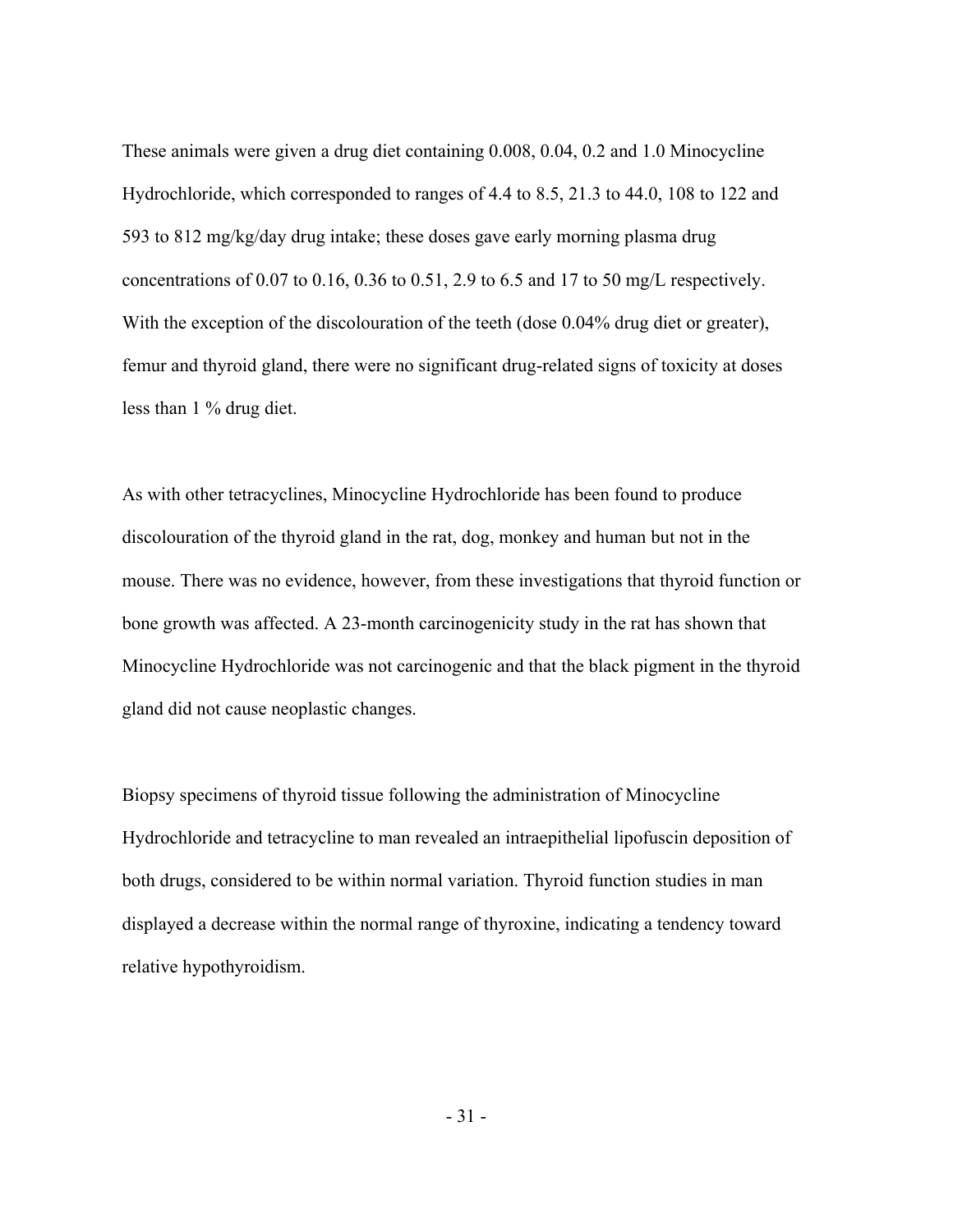Other than the tooth and bone discolouration that also occurs with other tetracyclines and the thyroid pigmentation seen in rats, dogs and monkeys, toxic effects of Minocycline Hydrochloride were observed only where serum concentrations were in excess of the therapeutic concentrations. It is concluded from the chronic safety evaluation studies that Minocycline Hydrochloride has a good margin of safety between therapeutic blood concentrations and concentrations producing toxic effects.

Reproduction studies performed in rats, rabbits and dogs have shown, as with other tetracyclines in animal studies that Minocycline Hydrochloride crosses the placenta, is found in fetal tissues and can produce toxic effects on the developing embryo, fetus or neonate when present in sufficient amounts.

The effects observed on the conceptus in rats and rabbits ranged from a low incidence of slight retardation of ossification and slight angulation of ribs at oral doses of 70 mg/kg/day in rats and 25 mg/kg/day in rabbits during pregnancy, to more extensive retardation of ossification and generalized morphologic changes and death at doses of 150 mg/kg/day and higher in the rat fetus. On other experiments, no deleterious effects were reported in rats or rabbits with oral doses as high as 100 and 75 mg/kg/day respectively. No adverse effects due to Minocycline Hydrochloride were seen in the newborn of 2 dogs given 20 mg/kg in 2 equally divided daily doses from days 35 to 62 of pregnancy.

- 32 -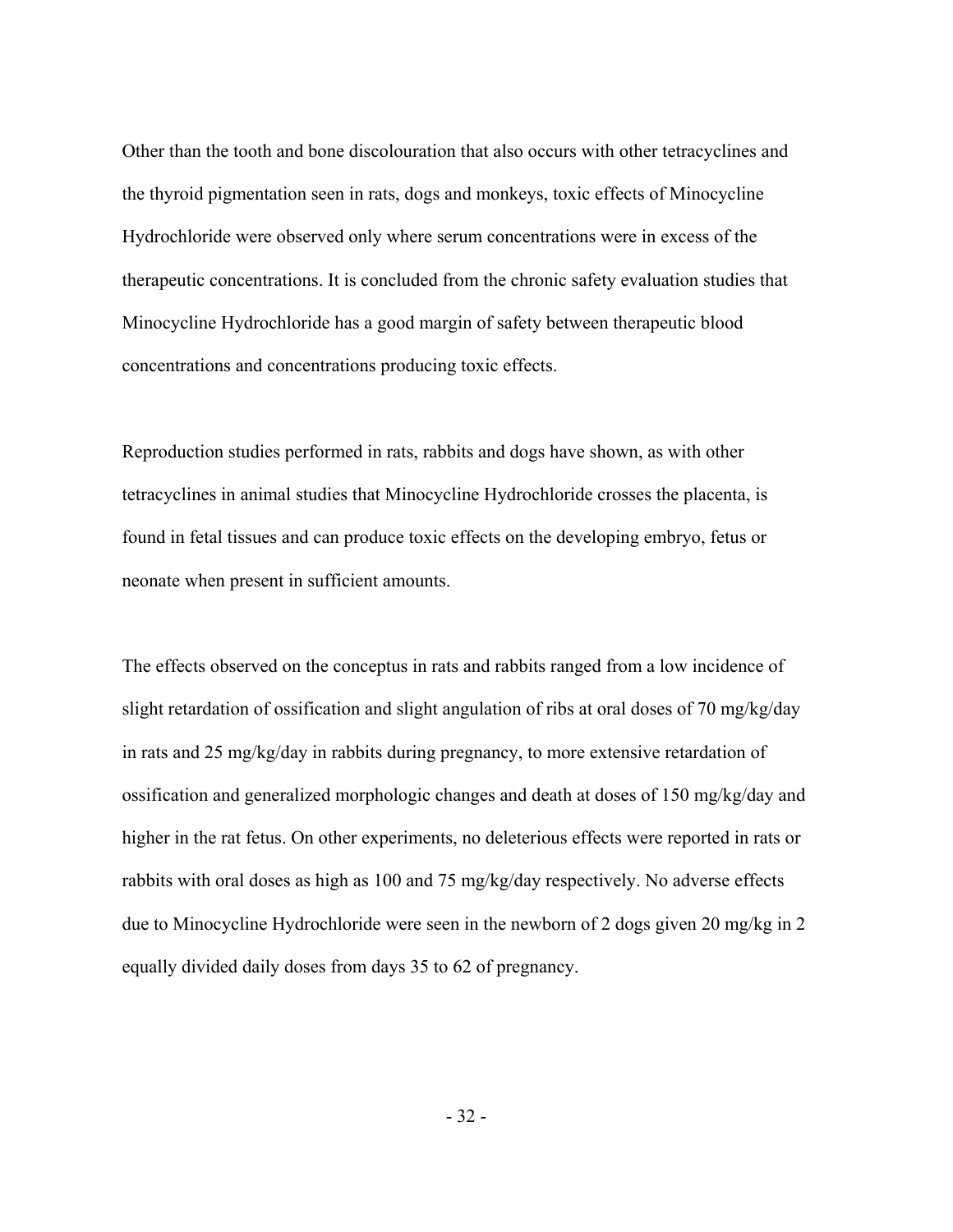## **BIBLIOGRAPHY**

- Anthony JR. Effect on deciduous and permanent teeth of tetracycline deposition in utero. Postgrad Med 1970;48(4):165-8.
- Back MC, Zinner SH, Wilcox C, Finland M. Efficacy of standard disc diffusion test as applied to susceptibility of Staphylococcus Aureus to tetracycline and minocycline. J Lab Clin Med 77(2), 1972.
- Bacon JF, Shenfield GM. Pregnancy attributable to interaction between tetracycline and oral contraceptives. Br Med J 1980;1:293.
- Benitz KF, Roberts GKS, Yusa A. Morphologic effects of minocycline in laboratory animals. Toxicol Appl Pharm 1967; 11:150-70.
- Bernard B, Yin EJ, Simon HJ. Clinical pharmacologic studies with minocycline. J Clin Pharm 1971 ;332-48.
- Bevelander G, Cohlan SO. The effect on the rat fetus of transplacentally acquired tetracyclines. Bio Neonat 1962;4:365-70.
- Bhattacharjee SB, Pal B, Bhaumik G. Further studies on tetracyclineinduced mutation in V79 Chinese hamster cells. Mutat Res 1984;135:211- 7.
- Boucher D, Delast P. Développement post natal de la souris après traitement de la mère gestante et des descendants par les tétracyclines. Compt Rend Soc Biol 161 :300-305,1967.
- Boudreaux JP, Hayes DH, Mizrahi S, Hussey J, Regenstein F, Balart L. Fulminant hepatic failure, hepatorenal syndrome, and necrotizing pancreatitis after minocycline hepatotoxicity. Transplant Proc 1993;25(2): 1873.
- Burette A, Finet C, Prigogine T, De Roy G, Deltenre M. Acute hepatic injury associated with minocycline. Arch Intern Med 1984;144:1491-2.
- Carney S, Butcher RA, Dawborn JK, Pattison G. Minocycline excretion and distribution in relation to renal funtion in man. Clin Exp Pharm Physiol 1974; 1:299-308.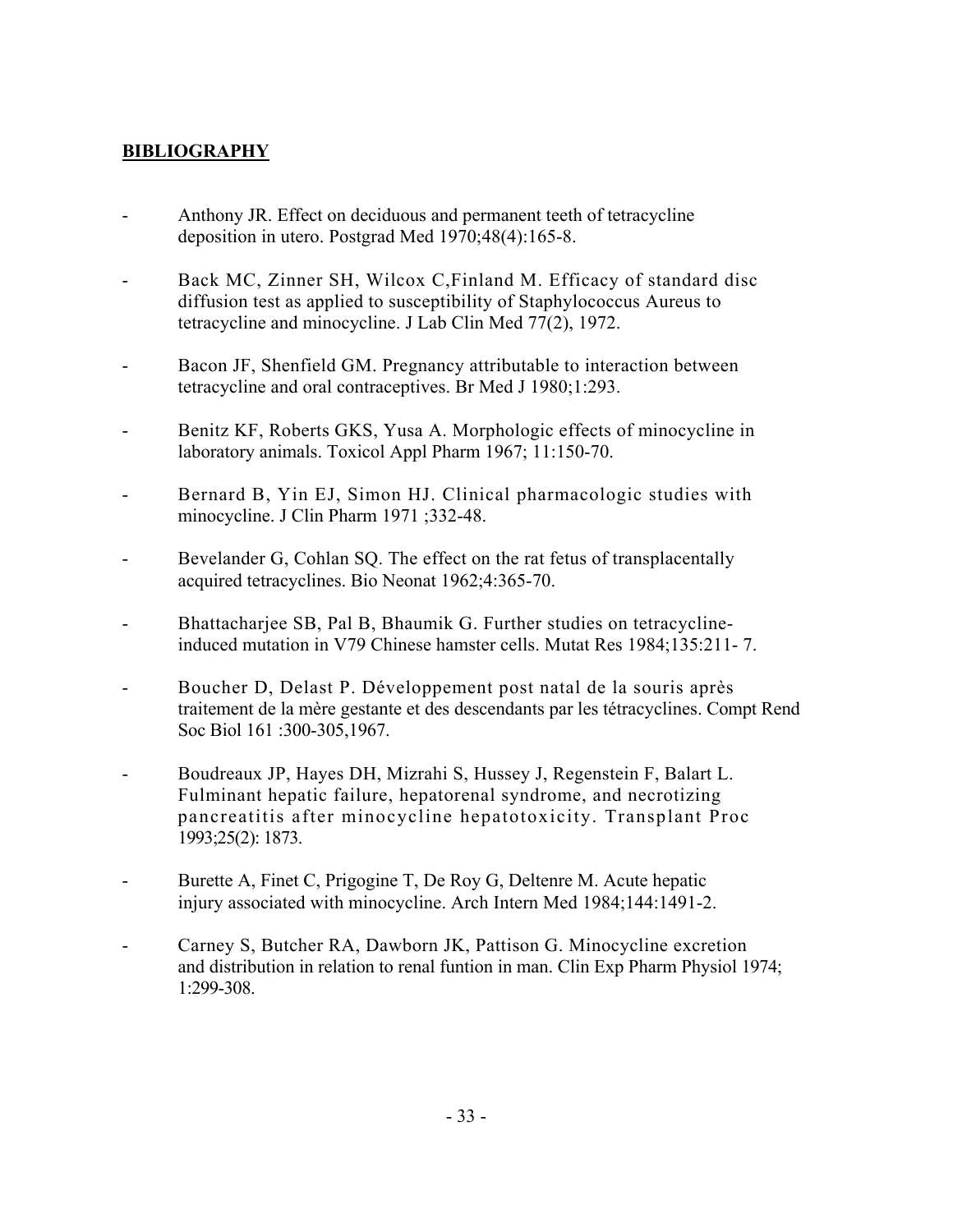- Cartwright AC, Hatfield HL, Yeadon A, London E. A comparison of the bioavailability of minocycline capsules and film-coated tablets. J Antimicrob Chemother 1975; 1:317-22.
- Chiu AM, Chuenkongkaew WL, Cornblath WT, Trobe JD, Digre KB, Dotan SA, et al. Minocycline treatment and pseudotumor cerebri syndrome. Am J Ophthalmol 1998;126(1):116-21.
- Cohlan SQ, Bevelander G, Timsic T. Growth inhibition of prematures receiving tetracyclines. Am J Dis Child 1963;105:453-61.
- Corcoran R, Castles JM. Tetracycline for acne vulgaris and possible teratogenesis. Br Med J 1977;2:807-8.
- Cunha BA, Comer JB, Jonas M. The Tetracyclines. Med Clin of North Am 1982;66(1 ):293-302.
- Danos EA. Apparent potentiation of warfarin activity by tetracycline. Clin Pharm. 1992;11:806-8.
- Data on file: Wyeth-Ayerst Pharmaceuticals. Periodic Safety Update Report (PSUR); February 1996-December 1998.
- Davies MG, Kersey PJW. Acute hepatitis and exfoliative dermatitis associated with minocycline. BMJ 1989;298(6686): 1523-4.
- Delaney RA, Wee D, Narayanaswamy TR. Pseudo-tumor cerebri and acne. Milit Med 1990;155 (10): 511.
- Fedorke J, Katz S and Allnoch H. In Vitro activity of minocycline, a new tetracycline. Amer J Med Sci 255:252-258 Apr 1968.
- Fields JP. Bulging fontanel: a complication of tetracycline therapy in infants. J Pediatr 1961 ;58(1 ):74-6.
- Frisk AR, Tunevall G. Minocycline: clinical evaluation, abstract of papers. Eighth Interscience Conference on Antimicrobial Agents and Chemotherapy. New York (Oct.) 1968 p. 49.
- George CRP, Guinness MDG, Lark DJ, Evans RA. Minocycline toxicity in renal failure. Med J Aust 1973;1:640-1.
- Graber CD, Jervey LP, Martin F, Boltjes BH. In Vitro and In Vivo sensitivity of staphylococci and selected bacteria to minocycline and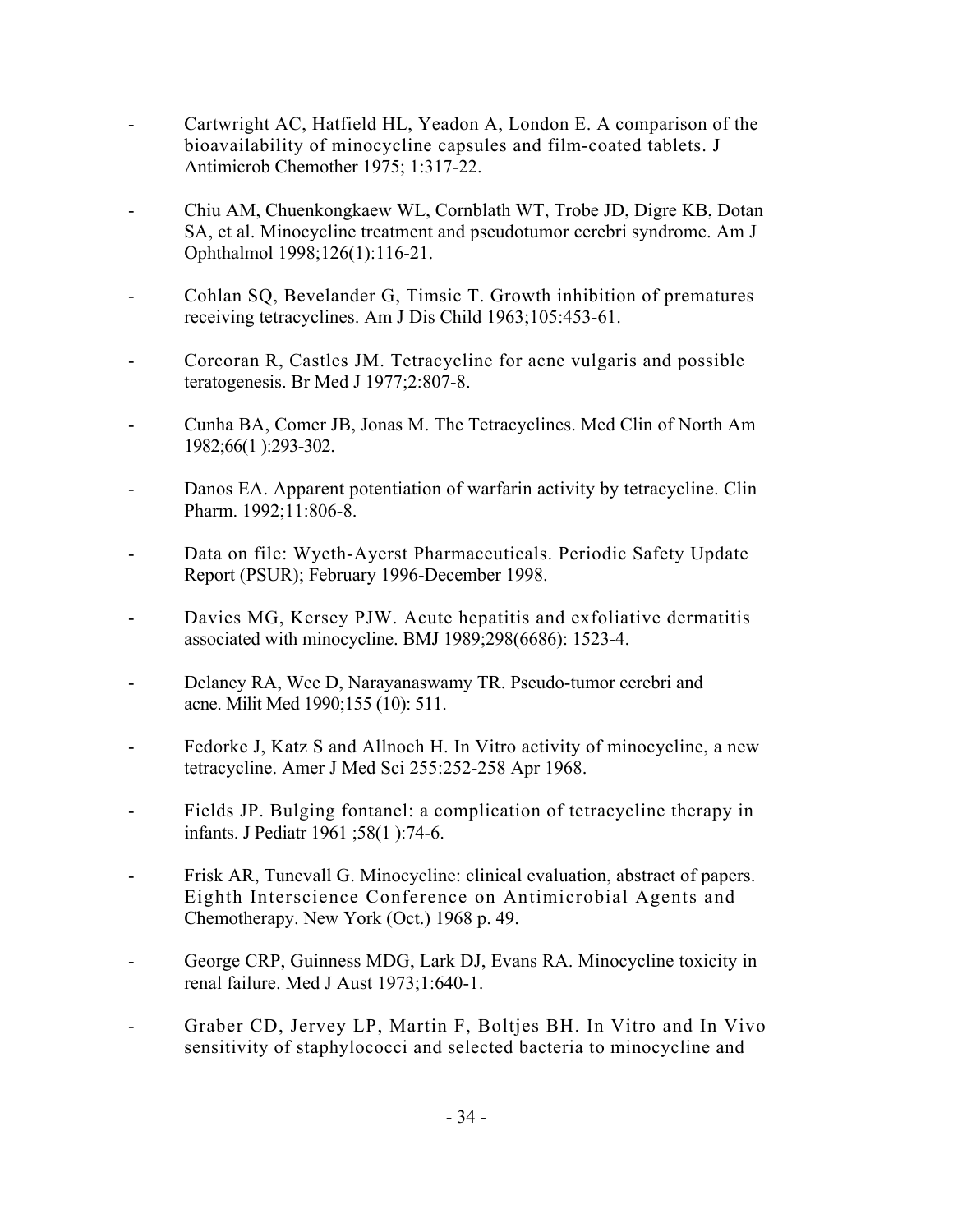doxycycline. Abstracts of Papers, Eighth Interscience Conference on Antimicrobial Agents and Chemotherapy. New York (Oct.) 1968 p. 49.

- Grove Donald C, Randall WA. Assay methods of antibiotics: A laboratory manual. New York, 1955 Med Encyclopedia, (Follow the method for chlortetracycline.)
- Gugler R, Allgayer H. Effects of antacids on the clinical pharmacokinetics of drugs. An update. Clin Pharmacokinet 1990; 18(3): 210-19.
- Halme J, Aes J. Inhibition of collagen synthesis and bone calcification in foetal rat by tetracycline. Scand J Clin Lab Invest 21 :4(Suppl 101)1968.
- Jao RL, Finland M. Susceptibility of mycoplasma pneumoniae to 21 antibiotics In Vitro. Amer J Med Sci 253:639-650 June 1967.
- Kasamaki A, Urasawa S. Induction of mutagenic activity by synergistic action of multiple chemicals. J Toxicol. Sci 1979;4:310-1.
- Kelly RG, Kanegis LA. Metabolism and tissue distribution of radioisotopically labeled minocycline. Toxicol Appl Pharmacol 11:171- 183,1967.
- Kline AH, Blattner RJ, Lunin M. Transplacental effect of tetracyclines on teeth. JAMA 1964;188(2):178-80.
- Kasamaki A, Urasawa S. Induction of mutagenic activity by synergistic action of multiple chemicals. J Toxicol. Sci 1979;4:310-1.
- Krevsky S. The bulging fontanelle syndrome following tetracycline administration. Mich Med 1968;67(9):597-8.
- Kuck NA, Redin GS, Forbes M. Activity of minocycline and other tetracyclines against tetracycline-sensitive and resistant staphylococci. Pro Soc Exp Biol Med 136:479-481,1971.
- Lander CM. Minocycline-induced benign intracranial hypertension: Clin Exp Neurol. 1989;26:161-7.
- Lee AG. Pseudotumor cerebri after treatment with tetracycline and isotretinoin for acne. Cutis® 1995;55:165-8.
- Lepper MH, Dowling HF. Treatment of pneumococcic meningitis with penicillin compared with penicillin plus aureomycin. Arch Intern Med 1951 ;88:489-94.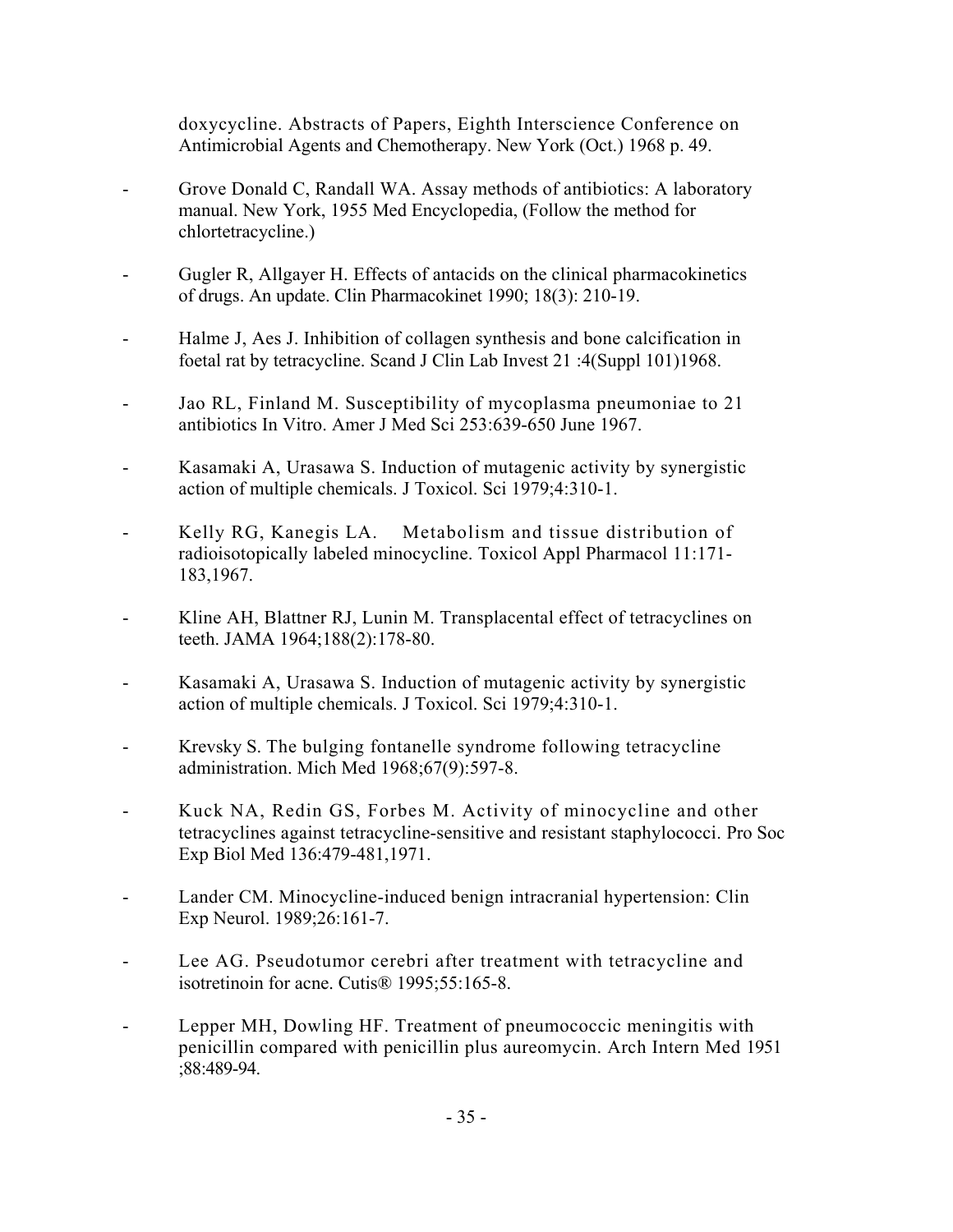- Lester MR. Sulfite sensitivity: significance in human health. J Amer Coll Nutr 1995;14(3):229-32.
- Leyden JJ. Absorption of minocycline hydrochloride and tetracycline hydrochloride. Effect of food, milk, and iron. J Am Acad Dermatol 1985;12:308 -312.
- Lewis PA, Kearney PJ. Pseudotumor cerebri induced by minocyline treatment for acne vulgaris. Acta Dermato Venereologica 1997;77(1):83.
- Little PJ, Bailey RR. Tetracyclines and renal failure. N Z Med J 1970;72(460): 183-4.
- Macdonald H. Effect of food and milk on absorption of minocycline. American Cyanamid Company Clinical Study 66-37, 168-79, 1967.
- Macdonald H, Kelly RG, Allen ES, Noble JF, Kanegis LA. Pharmacokinetic studies on minocycline in man. Clin Pharm Ther 1973; 14(5):852-61.
- Malcolm A, Heap TR, Eckstein RP, Lunzer MR. Minocycline-induced liver injury. Amer J Gastroenterol 1996;91 (8): 1641-3.
- McGregor DB, Brown AG, Howgate S, McBride D, Riach C, Casprary WJ. Responses of the L5178Y mouse *Lymphoma* cell forward mutation assay. V:27 coded chemicals. Environ Mol Mutagen 1991;17:196-219.
- McHenry MC, Gavan TL, Vidt DG, Jameson S, Wagner JG. Minocycline in renal failure. Clinical Pharmacology and Therapeutics 13:146,1972.
- Min DI, Burke PA, Lewis WD, Jenkins RL. Acute Hepatic Failure Associated with Oral Minocycline: A case report. Pharmacotherapy 1992;12(1):68- 71.
- Minutello JS, Dimayuga RG, Carter J. Pseudotumor cerebri, a rare adverse reaction to tetracycline therapy: A case report. J Periodontol 1988;59(12):848-51.
- Naline E, Sanceaume M, Toty L, Bakdach H, Pays M, Advenier C. Penetration of Minocycline into lung tissues. Br J Clin Pharmacol 1991 ;32:402-4.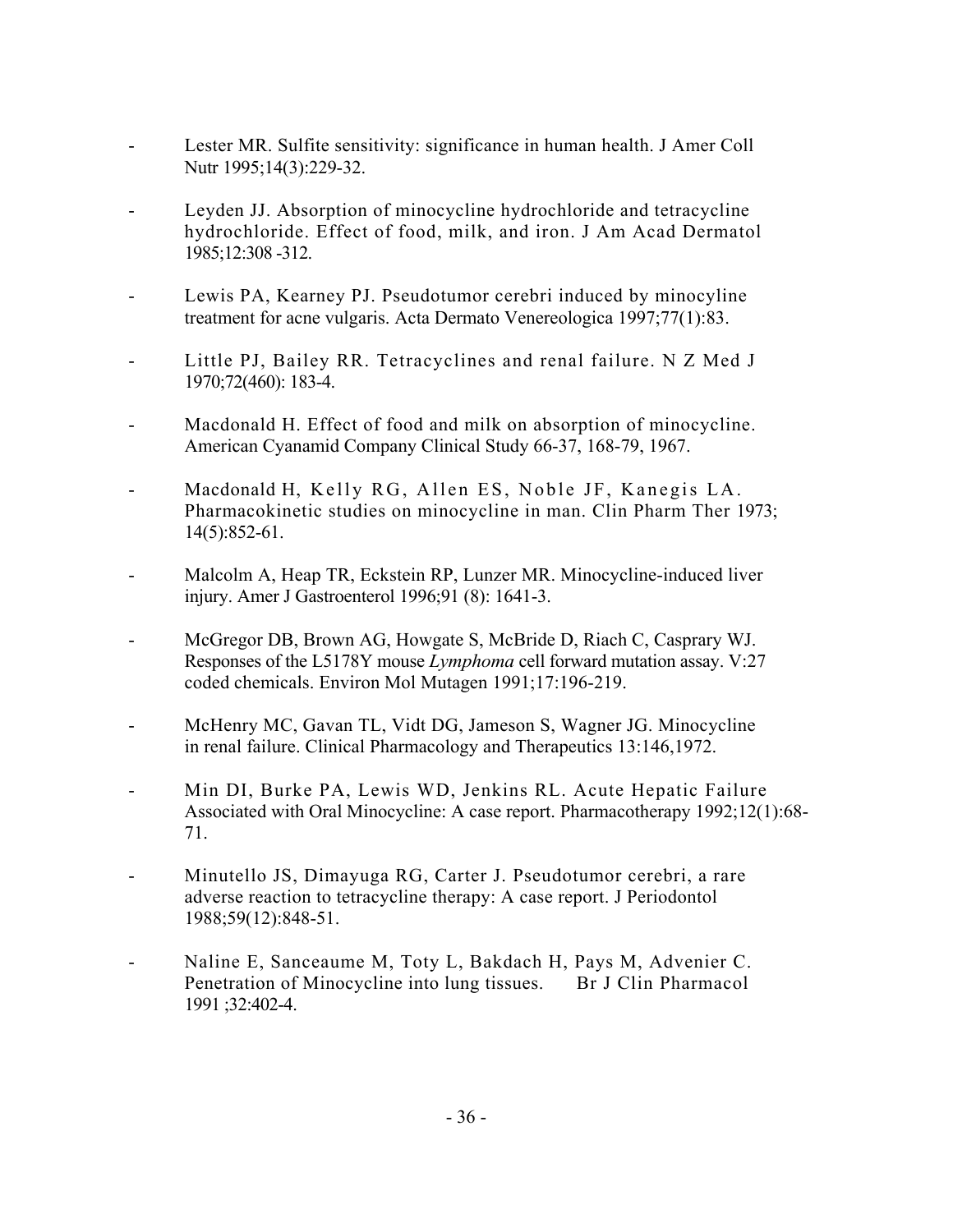- Neuvonen PJ, Pentikainen PJ, Gothoni G. Inhibition of iron absorption by tetracycline {letter}. Br J Clin Pharmacol 1975;2(1):94-6.
- Nishijima S, Namura S, Kawai S, Akamatsu H, Asada Y, Kawabata S. Sensitivity of Staphylococcus aureus and Streptococcus pyogenes isolated from skin infections in 1992 to antimicrobial agents. J Dermatol 1994;21 :233-8.
- Noble JF, Kanegis LA, Hallesy DW. Short-term toxicity and observations on certain aspects of the pharmacology of a unique tetracycline minocycline. Toxicol Appl Pharmacol 11:128-149,1967.
- Pellagali GV, d'Angelo A. Effetto della tetracycline cloridrato sulla comparsa dei nuclei di ossificazione di embrioni di ratto. Bull Soc ltal Sper 40:13211324,1964.
- Posner AC, Prigot A, Konicoff NG. Further observations on the use of tetracycline hydrochloride in prophylaxis and treatment of obstetric infections. In Welch, H, and Morti-Ibanex, F, eds. Antibiotics Annual 1954-1955. New York Medical Encyclopedia, Inc. 1955:594-8.
- Redin GS. Antibacterial activity in mice of minocycline, a new tetracycline. Antimicrob Ag Chemother p. 371-376,1966.
- Renzini G, Bevilacqua RL, Boemi G, Ravagnan L. Antimicrobial In Vitro and In Vivo activity of a new tetracycline, CL 59, 806. Antibiotica 5:241- 261. (Dec.) 1967.
- Sadowski DC. Drug interactions with antacids: mechanisms and clinical significance. Drug Saf 1994;11:395-407.
- Saito K,. Jujio T, Hashizume I, Yamada T, Onaya T, Uehara T, et al. Studies on goitrogenic action of minocycline and related compounds. Endocrinology 1972;90(5): 1192-201.
- Saivin S, Houin G. Clinical pharmacokinetics of doxycycline and minocycline. Clin Pharmacokinet 1988;15:355-66.
- Saxen L. Effect of tetracycline on osteogenesis In Vitro. J Exper Zool 162:269-294,1966.
- Schlegal PN, Chang TSK, Marshall FF. Antibiotics: potential hazards to male fertility. Fertil Steril 1991 ;55(2):235-42.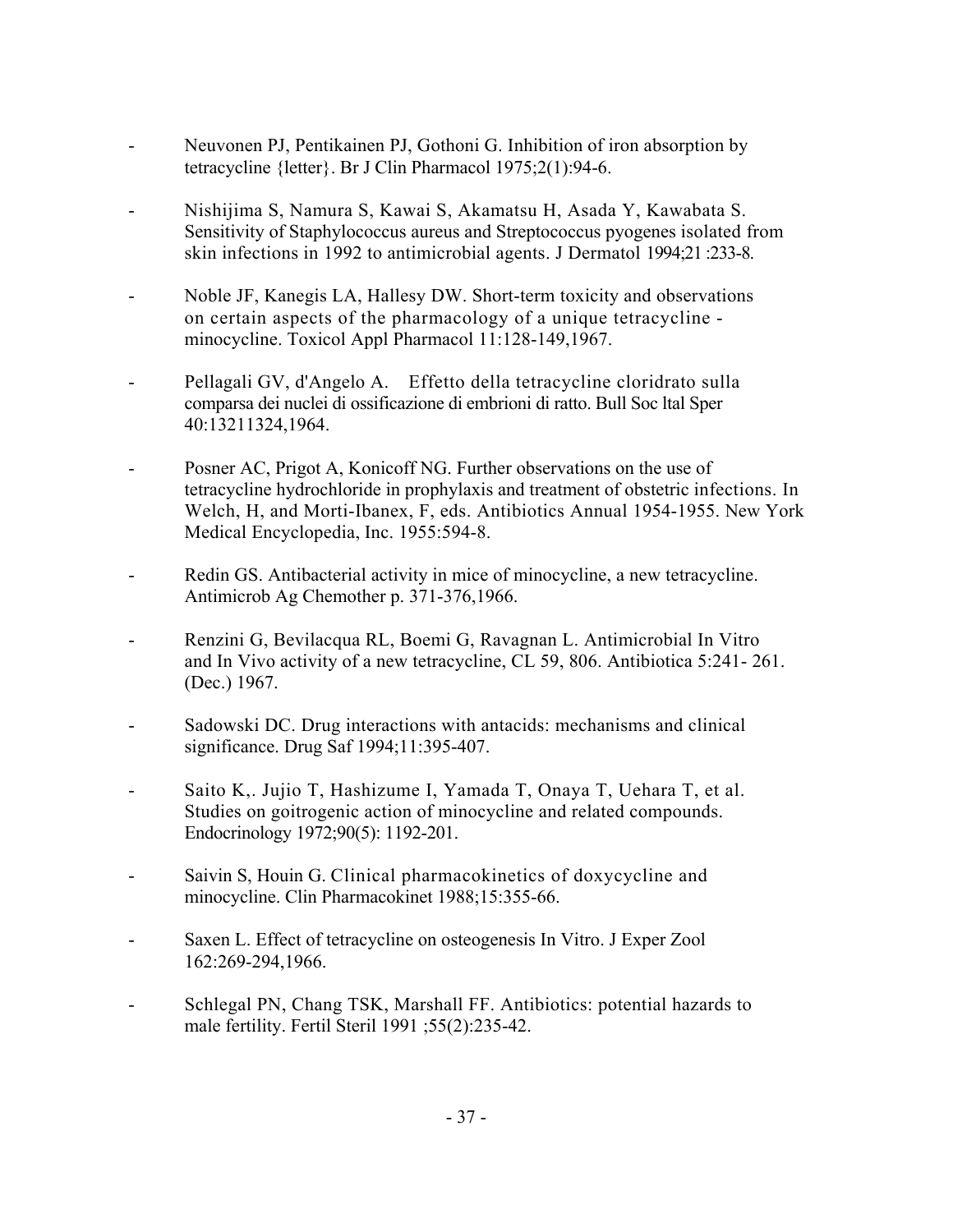- Searcy RL, Craig RG, Foreman JA, Berqquist LM. Blood clotting anomalies with intensive tetracycline therapy. Clin Res 1965;12:230.
- Segal BM. Photosensitivity, nail discoloration, and onycholysis: side effects of tetracycline therapy. Arch Intern Med 1963; 112:165-7.
- Shils ME. Renal disease and the metabolic effects of tetracycline. Ann Intern Med 1963;58:389-408.
- Sklenar I, Spring P, Dettli L. One-dose and multiple-dose kinetics of minocycline in patients with renal disease. Agents Actions 1977;7(3):369- 77.
- Steigbigel NH, McCall CE, Reed CW and Finland M. Antibacterial action of "Broad Spectrum" Penicillins, cephalosporins and other antibiotics against gram-negative bacilli isolated from bacteremic patients. Ann N Y Acad Sci 145:224-236(Sept. 27)1967.
- Steigbigel NH, Reed CW, Finland M. Susceptibility of common pathogenic bacteria to seven tetracycline antibiotics In Vitro. Amer J Med Sci 225:179- 195 Mar 1968.
- Steigbigel NH, Reed CW, Finland M. Absorption and excretion of five tetracycline analogues in normal young men. Amer J Med Sci 255:296- 312 May 1968.
- Steiner G, Bradford W, Craig JM. Tetracycline-induced abortion in the rat. Lab Invest 1965;14(8):1456-63.
- Traub WH, Leonhard B. Comparative susceptibility of clinical group A, B, C, F, and G ß-hemolytic streptococcal isolates to 24 antimicrobial drugs. Chemother 1997;43: 10-20.
- Wallman IS, Hilton HB. Teeth pigmented by tetracycline. Lancet 1962;1 :827-9.
- Walters BNJ, Gubbay SS. Tetracycline and benign intracranial hypertension: report of five cases. BMJ 1981 ;282(6257):19-20.
- Weller M, Klockgether T. Minocycline-induced benign intracranial hypertension. J. Neurology 1998;245(1):55.
- Welling PG, Shaw WR, Uman SJ, Tse FLS, Craig WA. Pharmacokinetcs of minocycline in renal failure. Antimicrob Agents Chemother 1975;8:532- 7.